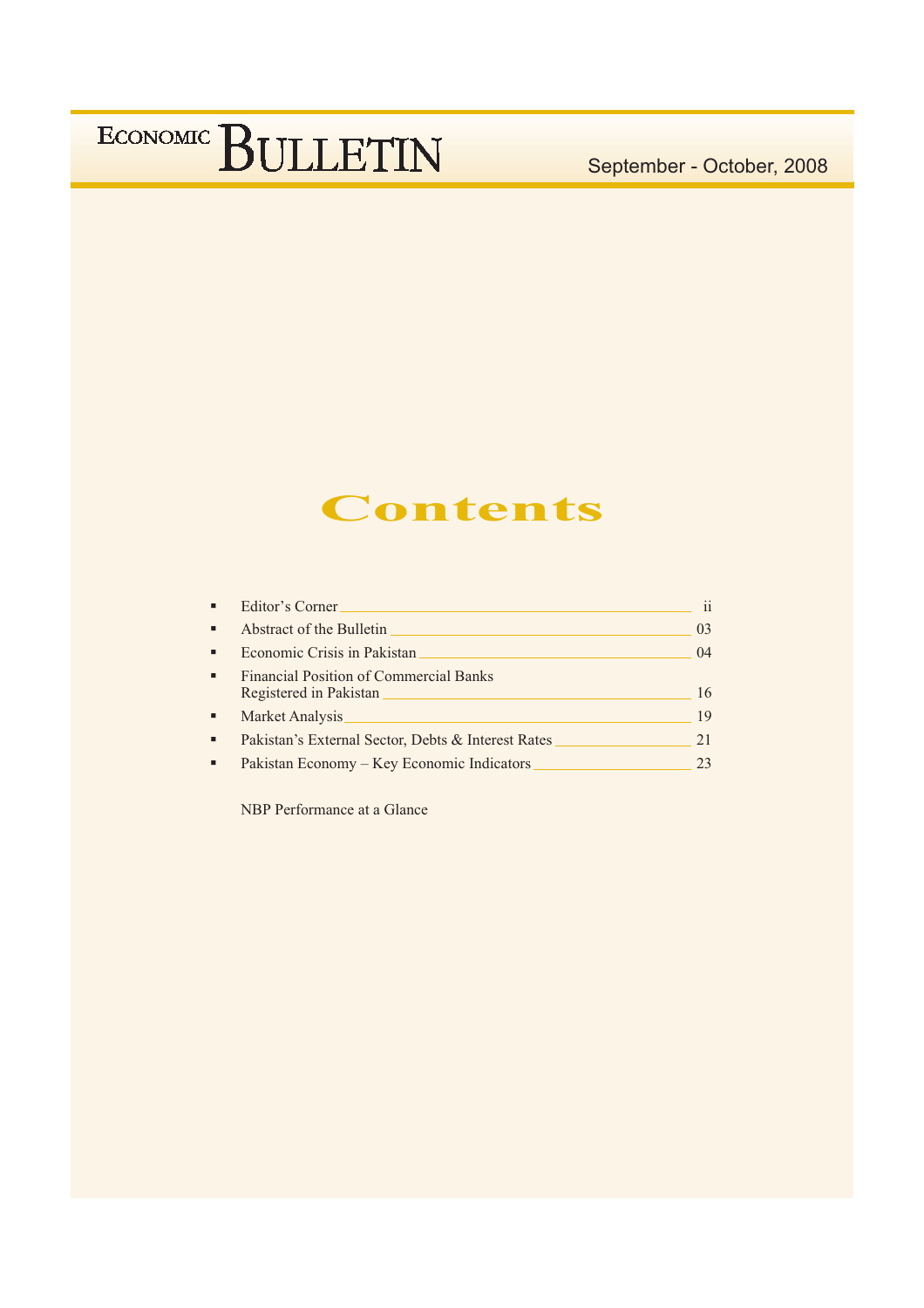September - October, 2008

### **ECONOMIC SULLETIN**

### **Editor's Corner**

#### Dear Readers,

The State Bank of Pakistan (SBP) has maintained a tight monetary stance since FY05. Within the last fourteen months, the discount rate has been raised from 10 percent in July '07 to 15 percent in November '08. In fact in the last two months, the rate has gone up by 300 basis points. In October '08 it was raised by 1 percent from 12 to 13 percent and again in November from 12 to 15 percent. The Cash Reserve Requirement (CRR) and the Statutory Liquidity Requirement (SLR) has also been increased. By actively using its policy instruments, the SBP supports the maintenance of price stability, promoting economic growth, and maintaining overall economic stability.

It focuses on targeting monetary aggregates so that these grow in line with the Government's growth targets of economic growth and inflation. At times, however, there are excessive demand pressure which enhances economic stress. Rising global commodity prices as well as the rising domestic twin deficits reflect the significant aggregate demand. These are manifesting into heightened inflationary pressures which had to be curbed.

The buildup of inflationary pressures because of the easy monetary policy prior to 2005 had compelled the SBP to adopt monetary tightening measures which would help in reducing excess demand from the economy, without affecting the growth process. Reducing domestic inflation is required, as it helps contain the cost of doing business, which is essential in improving the country's external competitive position.

The Monetary Policy Statement, January - June 2007 had stated, 'SBP realizes that the policy measures taken earlier this year would have a further dampening effect on borrowing and spending in due course. It will take appropriate actions as and when required in pursuit of maintaining the objective of price stability without prejudice to economic growth.'

The rise in global commodity prices along with domestic shortages, has impacted the import bill. A continuous rise in import oil prices, alongwith higher food imports put pressure on the import bill which reached \$40 billion in FY08. As exports lagged behind, the trade deficit widened. Despite inflows from workers' remittances, the current account deficit increased to \$14 billion FY08 and during July-October FY09 it rose to \$5.9 billion.

With financial flows slowing down, the current account deficit had to be financed by drawdown of SBP's foreign exchange reserves — depleting the reserves by \$5 billion since the beginning of this fiscal year upto November 10, 2008.

On the domestic front, subsidies on oil rose to Rs.175 billion, as the government deferred raising domestic prices of fuel and products. As a result of higher government expenditures, the fiscal pressures have risen. To finance its fiscal expansion the government resorted to inflationary borrowings from the central bank with a record borrowing of Rs689 billion in FY08 and Rs369 billion in the period July - November 8, 2008.

Inflationary pressures have increased consistently in the past year, as General CPI rose within a year from 9.3 percent in October 07 to 25 percent in October '08, with food inflation in the corresponding period rising from 14.7 percent to a high of 31.7 percent. This prompted SBP to progressively tighten its monetary stance to restore macroeconomic stability.

Ayesha Mahm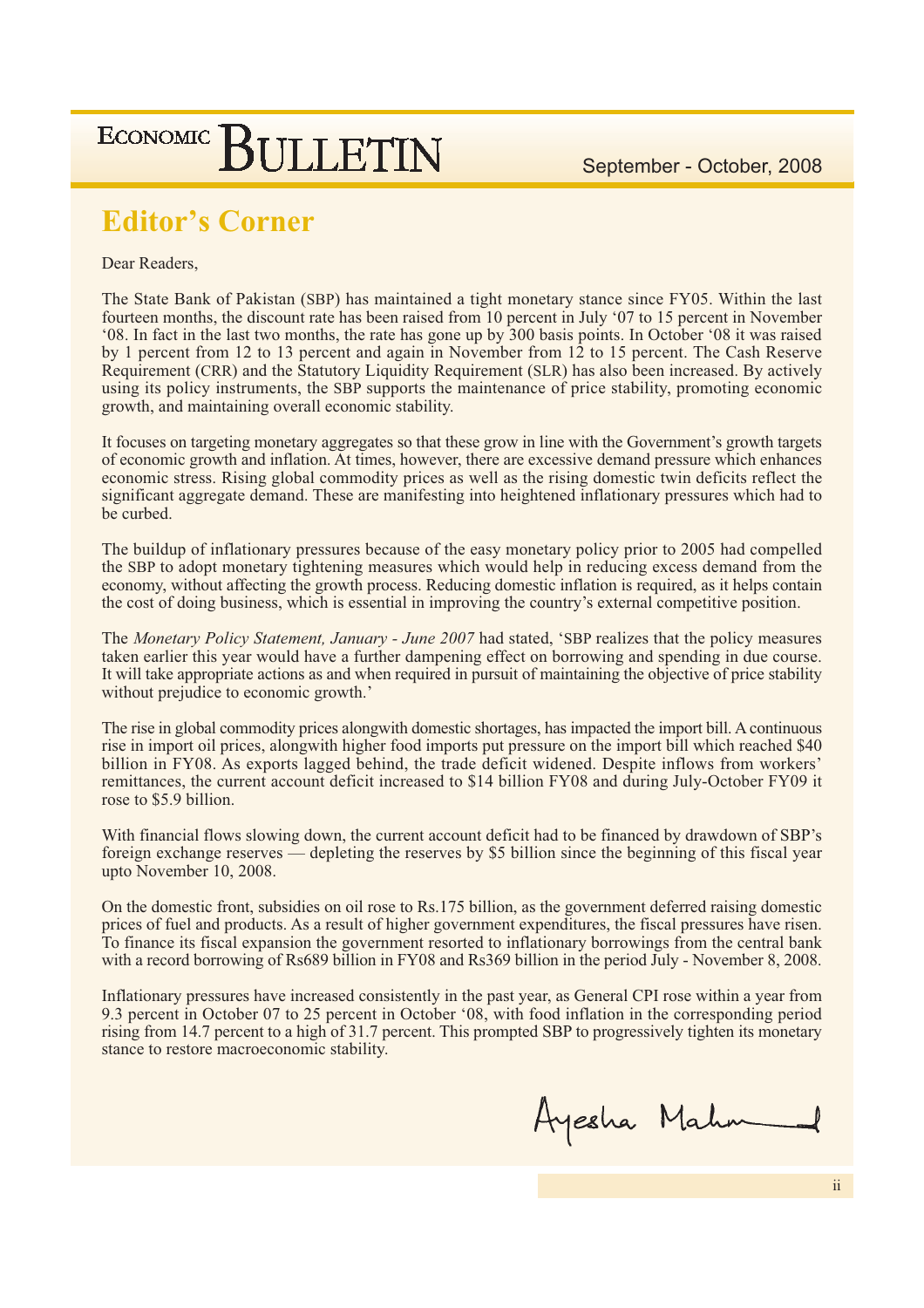September - October, 2008

### **Abstract of the Bulletin**

#### **Economic Crisis in Pakistan**

- The Pakistan economy is passing through a difficult period, both because of international developments and domestic factors.
- Increasing global oil and food prices have stressed the economy.
- Domestically it is experiencing widening of the trade and current account deficits, rising fiscal deficit, soaring food prices, falling value of Pak Rupee, depletion of foreign exchange reserves, a decline in the stock market and outflow of portfolio investment
- Pakistan is in need of foreign assistance to avoid balance of payments crisis and meet its debt obligation.
- The Asian Development Bank has lowered its growth projection for the economy for the current fiscal year.
- Inflationary pressures have risen with food inflation having soared past 34 percent in August '08.
- The government has decided to reduce subsidies.
- Rising food prices adversely affects the poor. Food expenditures makes up for an average of about 60 percent of household expenditures of the poor in Pakistan.
- The global financial crisis has made matters worse for the South Asian Countries.
- Subsidies on oil and food products to protect the consumers has put excessive stress on the fiscal account
- 80 percent of the fiscal deficit has been financed by the Government through borrowings from the State Bank.
- The SBP has tightened its monetary policy by raising the discount rate and changes in Cash Reserve Requirement and Statutory Liquidity Requirement.
- The trade deficit has widened as import bill has outstripped the export earnings.
- There has been an outflow of portfolio investment.
- Foreign exchange reserves have declined to \$7.3 billion by October 17.
- The value of Pak Rupee has fallen.
- Pakistan is to receive \$7.6 billion from the IMF.

#### **Market Analysis**

- The stock market has remained lackluster since August 27, due to the flooring of stock prices as it has caused volumes to shrink dramatically making it hard for most investors to exit.
- The government decided to establish a support fund of Rs20 billion for the market to prop up seven stocks of state owned companies.
- The developments on the domestic economic front have been negative during the period under review
- An economic plan is needed to boost investor confidence and revitalize the economy.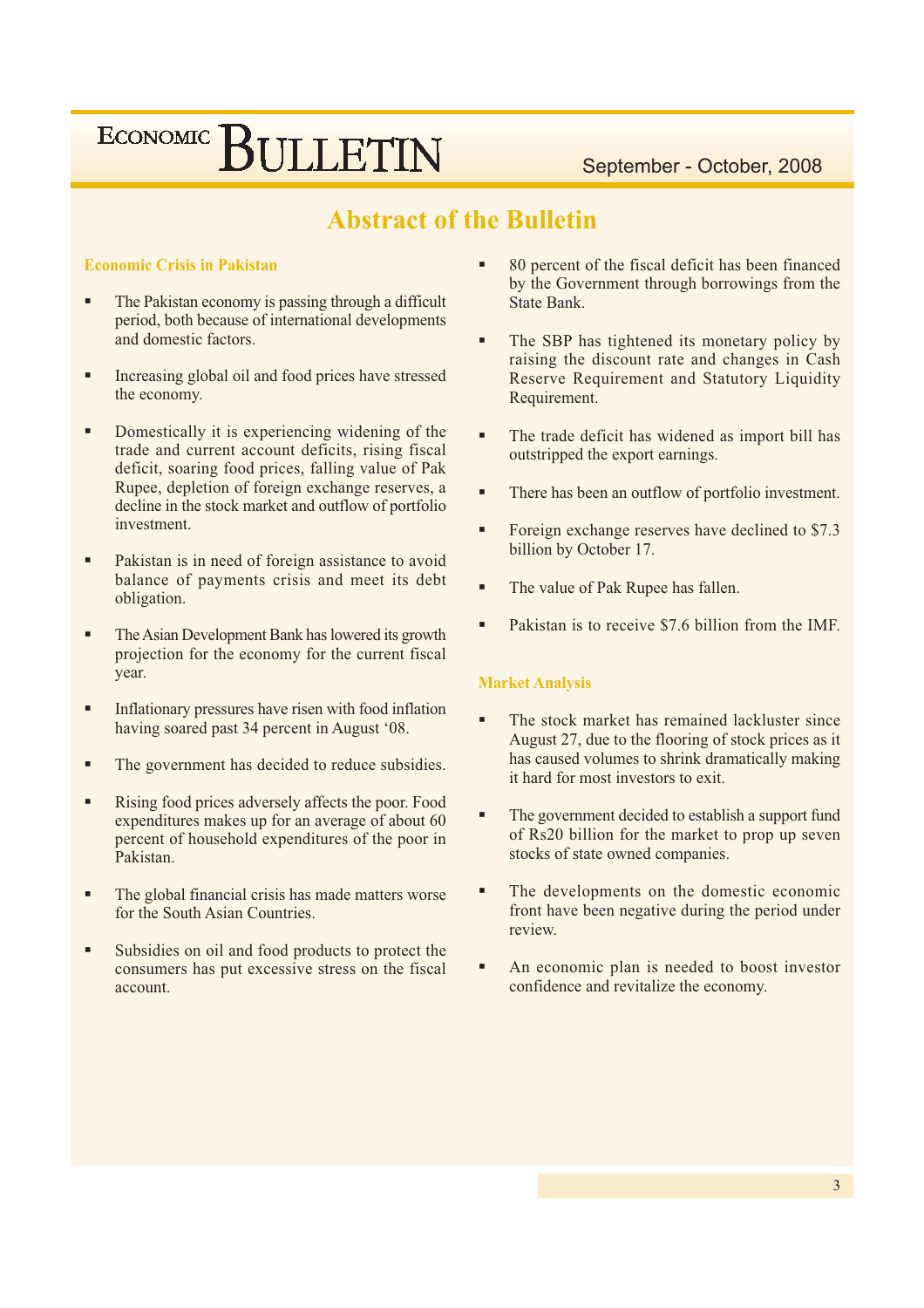September - October, 2008

### **Economic Crisis in Pakistan**

Pakistan's economy is passing through trying times. Political uncertainty earlier in the year and the unprecedented increase in global oil and food prices has stressed the economy. It is experiencing widening of the trade and current account deficits, soaring food prices, A difficult a slide in the value of Pak Rupee, depletion of foreign exchange reserves, which is barely adequate to meet two months imports, outflow of portfolio investment and a decline in Pakistan's stock market. Electricity shortages have become the norm and as these economic hardships have mounted, it has badly affected

> Standard and Poor have cut the long term foreign currency rating to CCC+ from B on October 6, while on October 28, Moody cut Pakistan's credit rating by one level to B3 and warned of further cuts. Earlier it had maintained a B2 rating on the government bond but cut the outlook from stable to negative.

the common man's budget.

The economic turmoil where foreign exchange reserves have plunged more than 72 percent to about \$4.0 billion in the past year has increased the risk that the country will be unable to pay the \$3 billion in debt servicing costs that becomes due in the coming year. Pakistan is reported to be in need of \$10–\$15 billion of aid to avoid balance of payments crisis and to make adjustments to put the economy right.

A midst the economic challenges facing policy makers, and with no commitment of aid coming from other bilateral sources, Pakistan is left with little choice but to seek IMF assistance. Earlier the government had insisted assistance that seeking IMF help to avoid a balance of payments crisis was only a back up plan. The government had last approached the IMF in 1998 after the nuclear tests and the imposition of sanctions. It had come off its IMF programme in December 2004.

> IMF assistance could call for conditions like. spending cuts, tax hikes, tightening of fiscal policies, which could prove difficult and impose a burden on the common man.

With prices of oil continuing to be high and an on-going power deficit, economic growth in FY09 is likely to remain subdued. In September 2008, the Asian Development Bank (ADB) revised its growth forecast for the country downwards. From an average of 7.5 percent in recent years, it fell to 5.8 percent last year. The ADB has lowered its projection to 4.5 percent for the current year, against the government's target of 5.5 percent set while announcing the Federal Budget earlier in June this year.

The commodity producing sectors are likely to see a slowdown. Agriculture is likely to be affected, as cotton production falls short of target due to a reduction in the sown area and to a virus attack. (Any shortfall in the size of the crop will hurt the textile industry). Power shortages, deteriorating law & order, increase in electricity tariffs, would affect the manufacturing sector prospects. Services sector is expected to show a satisfactory growth, though some of the tax measures announced in the budget and the power outages could affect the rate of growth.

Moderating economic growth is accompanied with rising inflationary pressures. This phenomenon is not specific to Pakistan but other countries are also experiencing it. In Pakistan, CPI inflation rose as high as 25.3 percent in August '08, against 6.5 percent in August '07. Food inflation had soared past 34 percent, against 8.6 percent in the corresponding period. In September, both general CPI and food inflation had fallen.

The United Nations Economic and Social Survey of Asia and the Pacific (ESCAP) 2008 report notes that Pakistan's main concern lay in higher food prices which rose by 10.3 percent in FY07 with its effect felt most strongly by people living on low and fixed income. The inflation was fuelled by global increases in some commodity prices, higher utility tariffs and by local supply and demanddriven factors, ESCAP said.

Foreign needed

period

nary

Inflatio-

pressures

Growth forcasts revised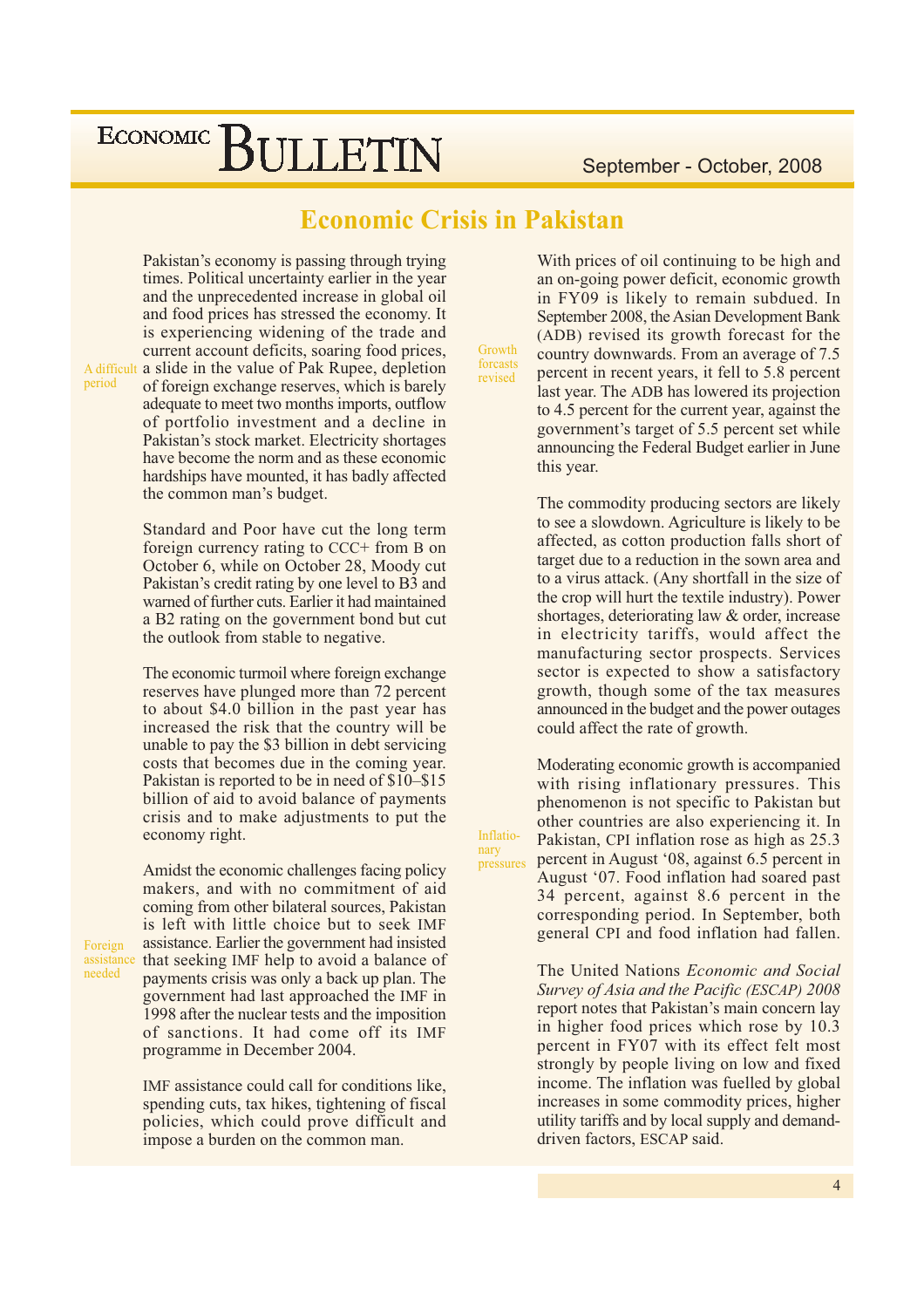|                                               | Weights | Sep    | Sep    | Sep   | Sep    | Sep   |
|-----------------------------------------------|---------|--------|--------|-------|--------|-------|
|                                               |         | $-04$  | $-05$  | $-06$ | $-07$  | $-08$ |
| I. Food Group                                 | 40.3    | 13.1   | 7.5    | 11.3  | 13.0   | 29.9  |
| II. Non-Food Group                            | 59.7    | 6.3    | 9.3    | 7.0   | 5.0    | 19.2  |
| Apparel, textile, etc.                        | 6.1     | 2.4    | 3.9    | 4.0   | 7.6    | 16.1  |
| House rent                                    | 23.4    | 10.2   | 11.3   | 7.3   | 7.5    | 15.0  |
| Fuel & Lighting                               | 7.3     | 2.8    | 6.9    | 12.1  | 2.7    | 21.5  |
| Household furniture<br>$&$ equipment          | 3.3     | 5.7    | 5.6    | 6.7   | 6.3    | 12.7  |
| Transport & com.                              | 7.3     | 6.8    | 20.7   | 5.3   | $-3.1$ | 39.9  |
| Recreation &<br>entertainment                 | 0.8     | $-0.2$ | $-0.3$ | 0.2   | 0.0    | 12.2  |
| Education                                     | 3.5     | 2.9    | 5.4    | 7.2   | 4.8    | 16.0  |
| Cleaning, laundry, etc.                       | 5.9     | 4.2    | 2.9    | 4.1   | 6.5    | 19.3  |
| Medicare                                      | 2.1     | 1.0    | 1.6    | 9.8   | 7.8    | 10.7  |
| Headline                                      | 100     | 9.0    | 8.5    | 8.7   | 8.4    | 23.9  |
| Source: Inflation Monitor September 2008, SRP |         |        |        |       |        |       |

CPI Inflation (YoY) by Groups

Higher international prices

oil prices

Internationally food prices had begun to gradually rise after mid 2000 as demand was outstripping supply. Factors that have been responsible for driving the prices higher. include among others, higher energy prices, and the related increases in prices of fertilizer and chemicals.

An increase in oil prices affects food prices through an increase in production costs (price of fertilizer goes up for its feedstock comes from natural gas, whose prices move in tandem with oil prices). Running of agricultural machinery and equipment on diesel becomes expensive and finally transportation costs go up, which affect the final prices of food products.

In Pakistan, the impact of rising international oil prices on domestic oil prices have been substantial. As the government decided to reduce subsidy the price of oil and its products in the domestic market have risen. The price of petrol has risen to Rs81.66 per litre from Rs75.69 in July and against Rs53.60 early Domestic 2008, showing a 52 percent rise in prices within ten months. During this period, price of diesel jumped by 84.2 percent from Rs32.57 to Rs60.0 per litre. Prices of various types of fertilizer have gone up, with diammonium phosphate doubling. Transportation has become more expensive in recent months with an increase in the price of diesel and CNG. Transport & communication subindex of the

### September - October, 2008

CPI rose by 40 percent in September '08 over September '07.

| Top Ten Contributors to YoY CPI Inflation |
|-------------------------------------------|
| in September 2008                         |

|                                    |                               |       | Yo Y change<br>Weights Sep-07 Sep-08 |       | Weighted<br>Contri- |
|------------------------------------|-------------------------------|-------|--------------------------------------|-------|---------------------|
|                                    |                               |       |                                      |       | bution              |
| Ranked by<br>Weighted Contribution |                               |       |                                      |       |                     |
| 1                                  | House Rent Index              | 23.43 | 7.46                                 | 15.03 | 14.48               |
| $\mathfrak{D}$                     | <b>Wheat Flour</b>            | 5.11  | 18.75                                | 55.47 | 12.59               |
| $\mathcal{E}$                      | Milk Fresh                    | 6.66  | 12.98                                | 23.15 | 7.09                |
| 4                                  | Vegetable Ghee                | 2.67  | 33.32                                | 47.50 | 6.49                |
| $\overline{5}$                     | Rice                          | 1.34  | 52.84                                | 72.69 | 5.21                |
| 6                                  | <b>Transport Fare/Charges</b> | 2.12  | 1.80                                 | 48.93 | 4.96                |
| $\overline{7}$                     | Petrol                        | 1.73  | $-6.91$                              | 52.37 | 4.37                |
| 8                                  | Natural Gas                   | 2.05  | $-6.56$                              | 31.36 | 3.71                |
| 9                                  | <b>Fresh Fruits</b>           | 1.62  | 14.05                                | 35.80 | 2.65                |
|                                    | 10 Readymade Food             | 1.68  | 7.05                                 | 27.62 | 2.08                |
|                                    | Total                         | 48.40 |                                      |       | 63.63               |

Source: Inflation Monitor, September 2008, SBP

There are other factors also which drive up the food prices, such as increased emphasis on the production of biofuels, weather, stock levels, hoarding etc. There is increased incentive to produce biofuels as energy prices rose. The drought in Australia last year was partly responsible for limited supplies that contributed to a price hike early this year. Some countries adopt protectionist policies, so the recent food price rise cannot be explained by a single factor but is a result of a number of factors.

**Factors** for

rise in food

prices

Land use changes in wheat exporting countries in response to increased planting of oilseeds for biodiesel production, limited expansion of wheat production that could have otherwise prevented the large declines in global wheat stocks and the resulting rise in wheat prices, states a Policy Research Working Paper of the World Bank, titled "A Note on Rising Food *Prices*". It further states, 'the combination of higher energy prices and related increases in fertilizer prices and transport costs and dollar weakness caused food prices to rise by about 35–40 percentage points from January 2002 until June 2008. These factors explain 25–30 percent of the total price increase, and most of the remaining  $70-75$  percent increase in food commodities prices was due to biofuels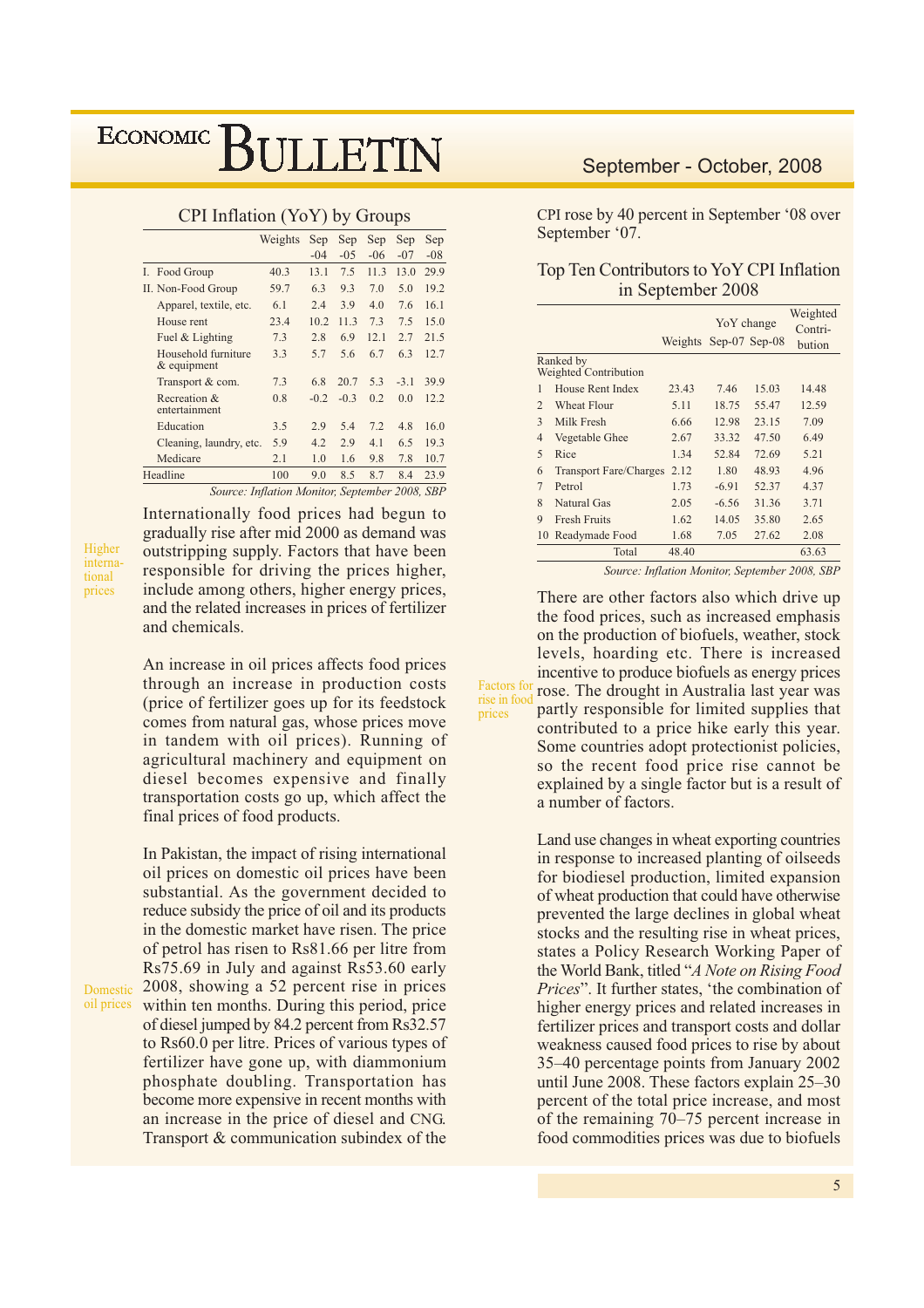September - October, 2008

**Box** 

#### **Double-Edged Prices**

**Oxfam Briefing Paper** 

We give below excerpts from the report.

The recent sharp increase in food prices should have benefited millions of poor people who make their living from agriculture. However, decades of misguided policies by developing country governments on agriculture, trade, and domestic markets – often promoted by international financial institutions and supported by donor countries have prevented poor farmers and rural workers from reaping the benefits of higher commodity prices.

As a result, the crisis is hurting poor producers and consumers alike, threatening to reverse recent progress on poverty reduction in many countries. To help farmers get out of poverty while protecting poor consumers, developing country governments, with the support of donors, should invest now into smallholder agriculture and social protection.

Poor-country governments, with the support of donors, should:

- Increase public spending on agriculture to generate supply in the short term, and provide support to smallholder farmers in the longer term;
- Properly target farming sector expenditure, both in order to provide the public services required and to reach small-scale producers:
- Invest in social protection programmes to enable citizens to meet their basic needs and protect their livelihoods from potential threats;
- Consider contributing to national or regional strategic food reserves to counteract food shortages and market volatility. Assistance programmes should encourage local communities to design community-based food reserves:
- Adopt trade measures that protect small-scale producers, strategic agriculture sectors, and emerging companies;
- Avoid resorting to trade measures (such as export bans) that could exacerbate the crisis or undermine long-term development prospects;
- Support the creation and strengthening of trade unions, producer organisations, and women's group in particular, in order that they can take part in the design,

implementation, and monitoring of food and agricultural policies, negotiate collectively to bring down the prices of inputs purchased, and obtain better wages and prices for their products;

- Promote access to assets and services, particularly for women farmers. Access to land, water, seeds, fertilisers, technology, loans, infrastructure, and energy is often insufficient, insecure, or too expensive;
- Address the problems of waged agricultural workers, developing and enforcing labour legislation for rural workers and establishing guaranteed employment programmes for people who remain unemployed out of season;
- Build community-level resilience to climate change to ensure that poor producers can benefit from higher food prices and both adapt to and mitigate the impacts of climate change.

In addition, rich countries, the World Bank, and other donors should:

- Coordinate their action and funding through a United Nations led mechanism, building on the work done by the High Level Task Force on food prices;
- Increase investment in development assistance to agriculture in developing countries, particularly for smallholders. Funding should be new, predictable, in grant form, and additional to health and education funding;
- Stop pressing for rapid liberalisation and opposing adequate safeguards for developing countries in multilateral, regional, and bilateral trade negotiations and agreements;
- Reform their agriculture and trade policies that permit dumping, restrict policy space, and hinder growth in developing countries, so that countries can support their own agricultural development and in turn ensure food security, which is central to poverty reduction;
- Contribute to a coordinated international response, led by the UN, which channels funds urgently to those in need, and leads on implementation of the longer-term reforms.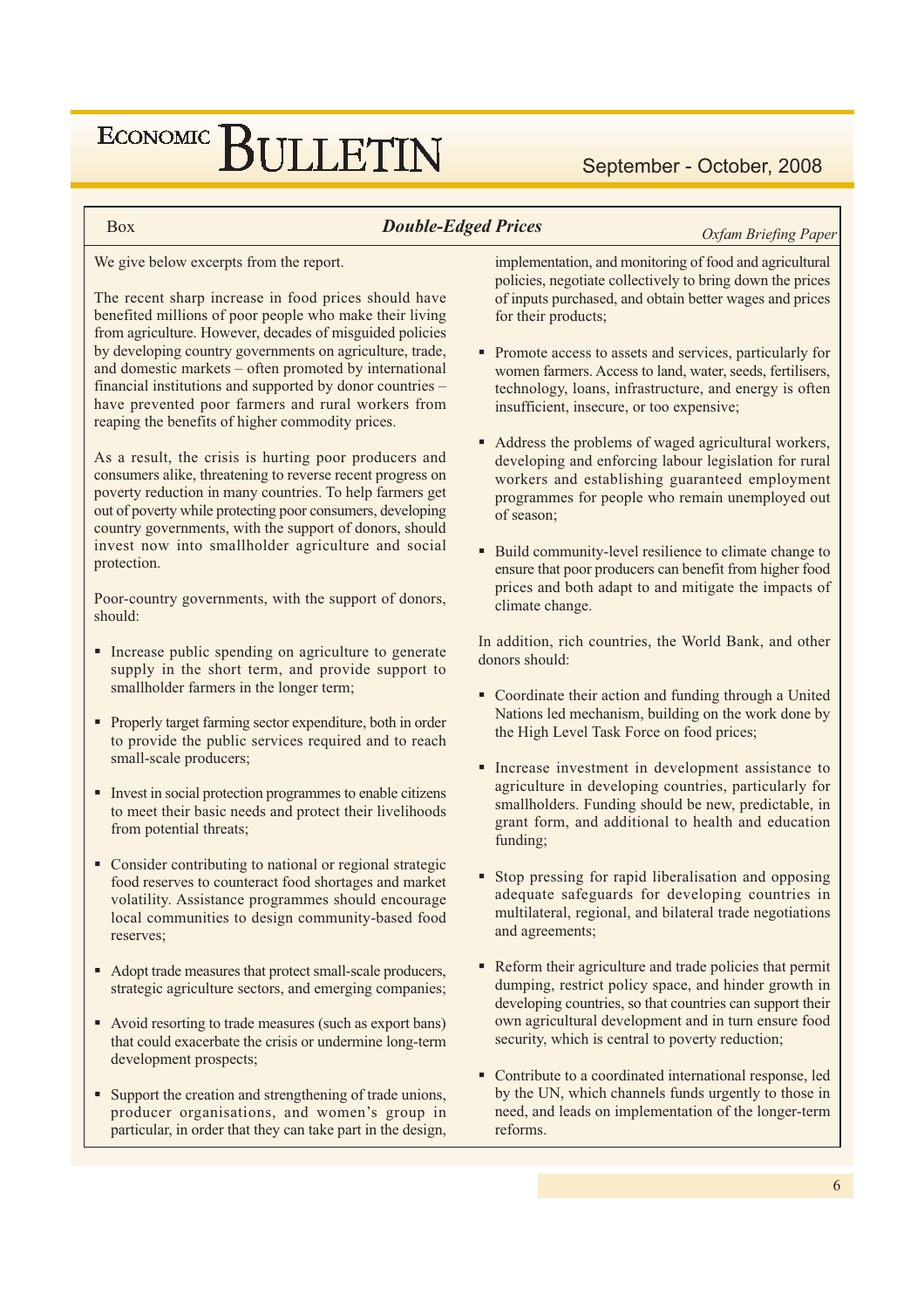and the related consequences of low grain stocks, large land use shifts, speculative activity and export bans.'

Food the poor

Rising food prices can have devastating effects on the poor. As food expenditures make up an average of about 60 percent of household expenditures of the poor in Pakistan, any increase can mean life and death for the extremely poor. A report, Food Crisis in Pakistan: Real or Artificial of the Oxfam GB, a UK based non-governmental organisation says the number of poor in the country has prices and risen from 60 to 77 million because of food inflation. While the crisis in some countries can be attributed to the global market, for a country like Pakistan, which has a sound agricultural base, abrupt shortage of wheat flour was hard to link to external causes, the report argued. Despite persistent inflation and temporary shortages – deliberately created by traders to manipulate prices  $-$  a full-blown flour crisis came as a shock, the report sates.

> Shortages of wheat flour were compounded by steep hikes in prices of all major food items - rice, pulses, edible oil, spices, the Report said.

> While discussing the poverty impacts of rising

on poverty depends on several factors

food prices in individual countries, a World Bank paper, 'Double Jeopardy: Responding to High Food and Fuel Prices', has identified several factors. These includes (i) the extent Impact of world market prices are passed through to food prices domestic prices; (ii) the initial poverty level and number of people clustered around the poverty line; (iii) the number of net buyers or net sellers of the commodities in question; (iv) the share of poor people's budgets devoted to food overall and key staples in particular; (v) the extent of own-consumption relative to market purchases; and (vi) the effect of food price increases on real wages of poor people.

> The Report further shows the effects of rising commodity prices on poverty differ considerably between countries and commodities, but that poverty increases are considerably more frequent and larger than poverty reductions. Urban households are

#### September - October, 2008

typically hit harder than rural households, though many in rural areas are also net consumers of food and therefore adversely affected by price rises. The average impact of a 10 percent increase for seven key food items is to raise the poverty headcount ratio by 0.4 percentage points. The accompanying table uses these results to produce rough estimates of the poverty impact of actual food price increase between 2005-07. The variations  $across$  countries are clear – with large poverty increases in Nicaragua, Zambia, Pakistan and Madagascar and poverty reduction in Peru and Vietnam (where a significant number of poor households are net rice producers).

Poverty Rate Impacts of 2005-7 Global Food Prices Increase, % Points Change

|                |       | Initial | Change                 |              |  |
|----------------|-------|---------|------------------------|--------------|--|
|                |       | \$1/Day | N <sub>0</sub><br>wage | With<br>wage |  |
| <b>Bolivia</b> |       | 23.2    | 2.0                    | 1.8          |  |
| Cambodia       |       | 34.1    | 1.5                    | 1.3          |  |
| Madagascar     |       | 61.0    | 4.7                    | 3.6          |  |
| Nicaragua      |       | 45.1    | 7.8                    | 7.7          |  |
| Pakistan       |       | 17.0    | 4.1                    | 3.4          |  |
| Peru           |       | 12.5    | $-0.2$                 | $-0.3$       |  |
| Vietnam        |       | 17.7    | $-2.0$                 | $-2.3$       |  |
| Zambia         |       | 75.8    | 5.0                    | 4.9          |  |
|                | Rural | 40.8    | 2.5                    | 2.2          |  |
| Average        | Urban | 24.5    | 3.6                    | 3.2          |  |
|                | Total | 34.1    | 3.0                    | 2.7          |  |

Source: Double Jeopardy: Responding to High Food and Fuel Prices. World Bank

Expanding existing social assistance programmes that directly targets poor households is necessary to protect South Asia's poor in the face of a dramatic increase in global food prices, a World Bank South Asia expert said early April 2008. Most countries in South Asia are net importers of food and have suffered severe terms of trade shocks of 1 percent of GDP.

The paper, World Food Prices: South Asia's *Poor at Risk*, which contains the views/ comments of the World Bank Chief Economist for South Asia has written. 'In South Asia. which has the largest concentration of poor people in the world, the increase in food prices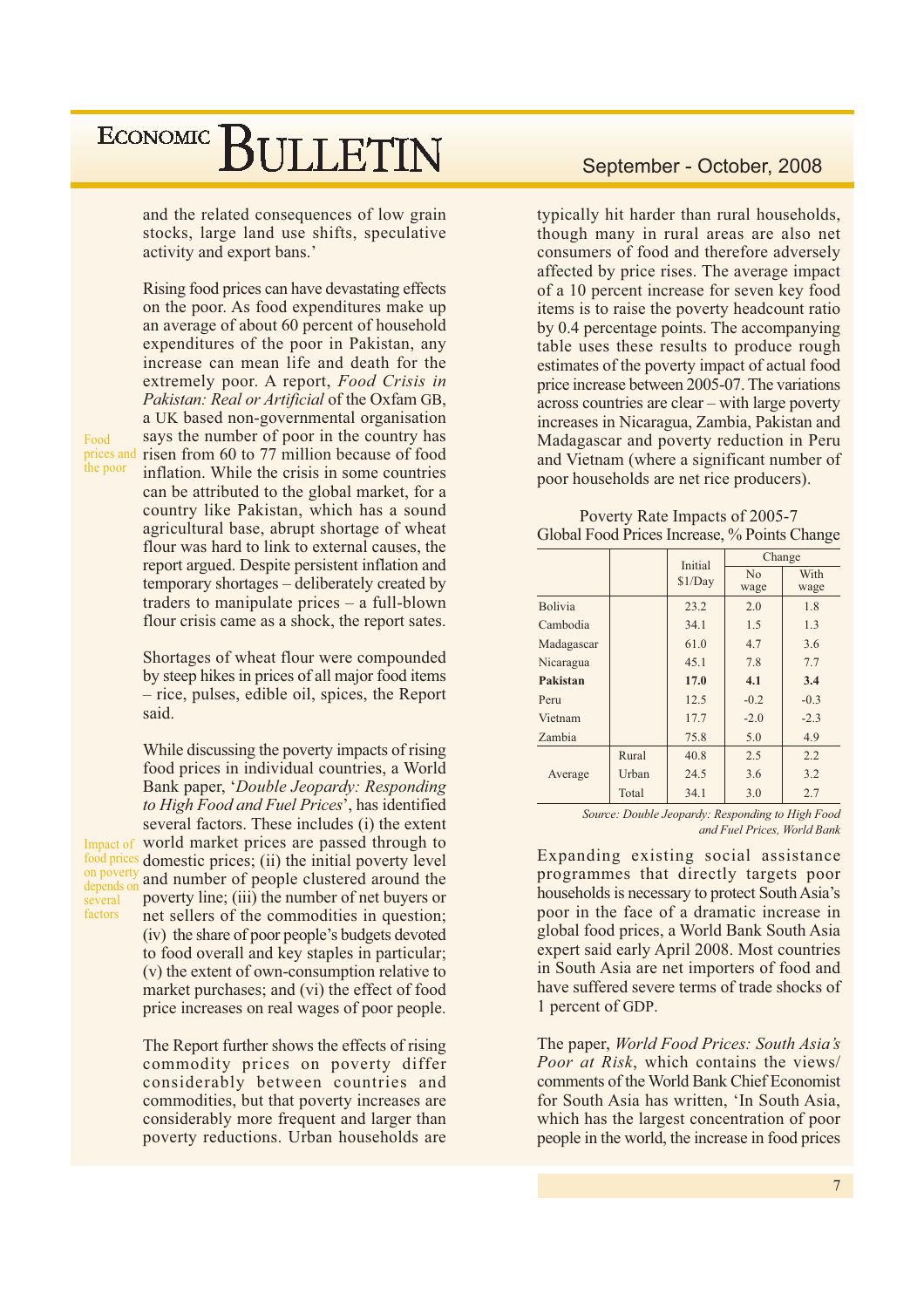is particularly damaging since food accounts for a substantial share of poor people's income.'

To deal with the challenges, he has suggested that targeted subsidies are a better option against untargeted subsidies. By using targeted subsidies, governments will be able to protect poor families without distorting the relative prices of food products, while reducing the overall cost to the budget. Over the long term, such schemes have to be time bound, and governments have to develop a long term strategy to address food price increases.

Asian Development Bank (ADB) analysis shows that a 10 percent increase in food prices could drive an additional 7 million people into poverty in Pakistan; a 20 percent increase, 14.7 million; and a 30 percent increase 22 million.

The rise in poverty incidence from an increase in energy prices is estimated to be much smaller at about 1.5 percentage points. ADB's analysis also shows that, if every poor person were to be compensated to offset the loss in real expenditure caused by food and energy price increases, the Government may incur an annual cost of between Rs18.5 billion (0.3) percent of GDP) and Rs83 billion (1.3 percent of GDP).

Global financial crisis and South Asia

Targeted subsidies

> The global financial crisis has made matters worse for the South Asian countries who are already inflicted with higher fuel and food costs. A World Bank paper, 'Global Financial Crisis: Implications for South Asia', has shown: -

• Between January 2003 and May 2008 South Asia suffered a huge loss of income from a severe terms-of-trade shock owing to the surge in global commodity prices. South Asia lost substantially from both higher food and petroleum prices. Within South Asia, losses range from 36 percent of GDP for the tiny Island country of Maldives to 8 percent for Bangladesh. Much of the loss came from higher petroleum prices, where all countries lost. On the food account, Bangladesh lost most, followed by Nepal and Sri Lanka. Pakistan and India actually gained, being significant rice exporters;

#### September - October, 2008

- The large loss of income from the terms of trade shock was partially compensated by rising remittances. Nevertheless there has been a negative impact on the external balances of most South Asian countries. Pakistan suffered the most rapid deterioration in the current account balance, which turned from a surplus of around 4 percent of GDP in 2003 to a deficit of over 8 percent in 2008;
- The fiscal deficit widened most for Pakistan, rising from 2.4 percent of GDP in 2004 to 7.4 percent in 2008;
- Rising food and fuel prices have been a major source of inflationary pressure in South Asian countries. In Afghanistan, Sri Lanka, Pakistan, Bangladesh and Nepal, food prices made a bigger impact on inflation than fuel;
- Prices of staple food have started to come down in all South Asian countries owing to good harvests in 2008 and falling global prices. The global oil prices have also come down sharply to around \$70 per barrel as compared with the spike at \$150 per barrel. The combined effects of lower food and fuel prices alongwith demand management are reducing inflationary pressure in most South Asian countries except Pakistan.

The emerging global financial crisis has dampened the positive effects of a reduction in global petroleum and food prices observed over the past few months and poses downside risks to South Asia. The reports states, 'These risks can transmit from both the financial sector in terms of volume and price of foreign capital flows as well as from the real sector based on adverse effects of a global slowdown on South Asian exports, possible downward pressure on remittances, and slowdown in private and public investment owing to higher interest rates as well as lower export demand.

The second largest economy, Pakistan, is much more fragile and faces the most vulnerability in the region. High fiscal and current account deficits, rapid inflation, low reserves, a weak currency, and a declining economy put Pakistan in a very difficult situation to face the global financing crisis. Efforts are now underway to arrest the decline of the macro economy through appropriate demand management including tightening of monetary and fiscal policies.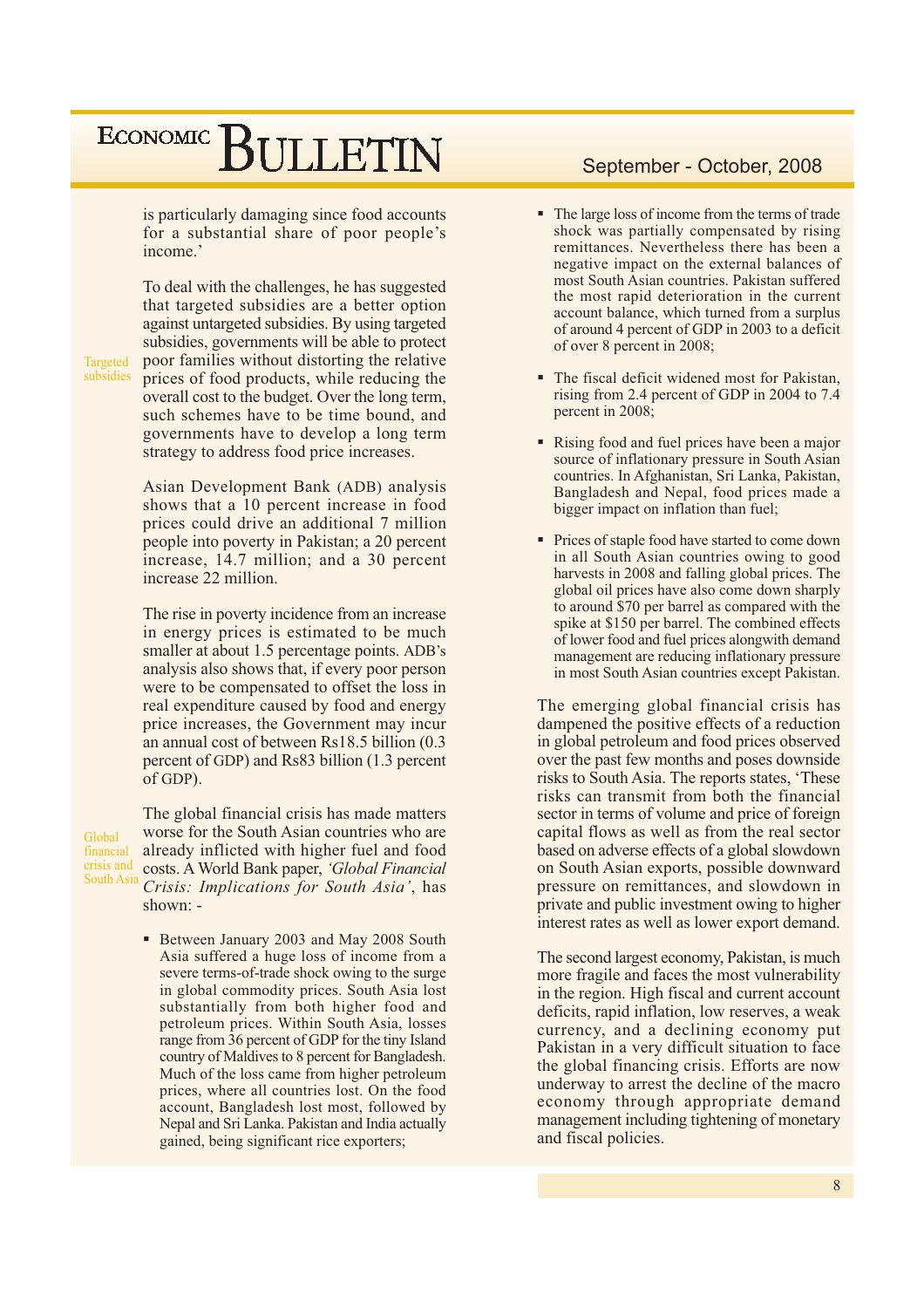Pakistan's ability to borrow externally is already heavily constrained and bond spreads are very high. The global financial crisis means that non-official foreign capital flows would be even more expensive than now. The contagion effects on domestic financial sector could be substantial, but stress tests suggest that the banking sector as a whole is likely to withstand the shocks. This is mainly due to the improved health of the financial sector based on past reforms.'

Subsidization of oil and food products to protect the consumers has put excessive stress on the fiscal account. In 2007-08, the subsidy bill is estimated at Rs407.5 billion, three and a half times more than the budgeted figure of Rs113.92 billion. Subsidy provided to oil refineries/oil marketing companies and others had jumped to Rs175 billion, against the budgeted figure of Rs15 billion. On the import of phosphatic and potasic fertilizer, the government provided Rs20 billion, and Rs40 billion was given for import of wheat.

The rise in subsidy bill alongwith higher interest payments had raised the fiscal deficit to 8.3 percent of GDP (as quoted in Monetary Policy Statement, July-December 2008), more than double the targeted level.

With domestic resources falling short of the

Government borrowings from<br>SBP

Higher

subsidies

requirements, and external inflows restricted, the Government resorted to borrowings from the Central Bank. Last year around 80 percent of the fiscal deficit was financed by SBP. This was despite the Bank's advice to the Government to desist from such heavy borrowings as it is inflationary in character and leads to intensifying of inflationary pressures in the economy. By May 2008, government borrowings from the SBP reached Rs544.1 billion.

The rising fiscal deficit is a cause of great concern. The budget 2008-09, aims for a lower fiscal deficit of 4.7 percent of GDP through fiscal consolidation. The allocation for subsidies has been reduced to Rs295 billion, 28 percent less than the actual subsidy level in FY08. The government recently decided to gradually pass on the rise in the cost of fuel, which had earlier been frozen to the domestic consumers. A reduction in subsidies and rising international commodity prices had an impact on the poor.

|                       |          |          | (Rs Bn) |  |  |
|-----------------------|----------|----------|---------|--|--|
|                       |          | 2007-08  |         |  |  |
|                       | Budgeted | Revisied |         |  |  |
| Oil Refineries        | 15.0     | 175.0    | 140.0   |  |  |
| Wheat Import          | $\Omega$ | 40.0     | 20.0    |  |  |
| <b>WAPDA</b>          | 52.9     | 113.6    | 74.6    |  |  |
| Import of             |          |          |         |  |  |
| Phosphatic Fertilizer | $\Omega$ | 20.0     | 20.0    |  |  |
|                       |          |          |         |  |  |

Source: Budget in Brief 2008-09

Meanwhile, the SBP tightened its monetary policy by raising the discount rate and Cash Reserve Requirement. In view of the liquidity crunch that the banks were faced with, the CRR was lowered in early October.

Most countries have disallowed government to borrow from central banks. In Pakistan, the SBP had to tighten the monetary policy to check excessive government borrowings (inflationary). Such borrowings dilute the impact of the Fiscal Responsibility Act. Financing of the fiscal deficit from SBP had resulted in huge additional liquidity injection posing serious challenges for monetary management.

Monetary

tightened

policy

The State Bank undertook measures to check rising inflation and risks to macroeconomic stability. The discount rate has been successively raised. The increase would induce scheduled banks to participate actively in Tbill auctions. A rise in discount rate helped push up the lending rates necessary to curb demand pressures and check the rise in inflation. More recently the Central Bank announced a further hike in the discount rate by 200 bps to a high of 15 percent.

On the external front, import growth has outstripped the rise in exports, resulting in a widening of the trade deficit. In 2007-08, the trade deficit rose to \$20.7 billion, as imports touched nearly \$40 billion and exports lagged at  $$19.2 billion$ .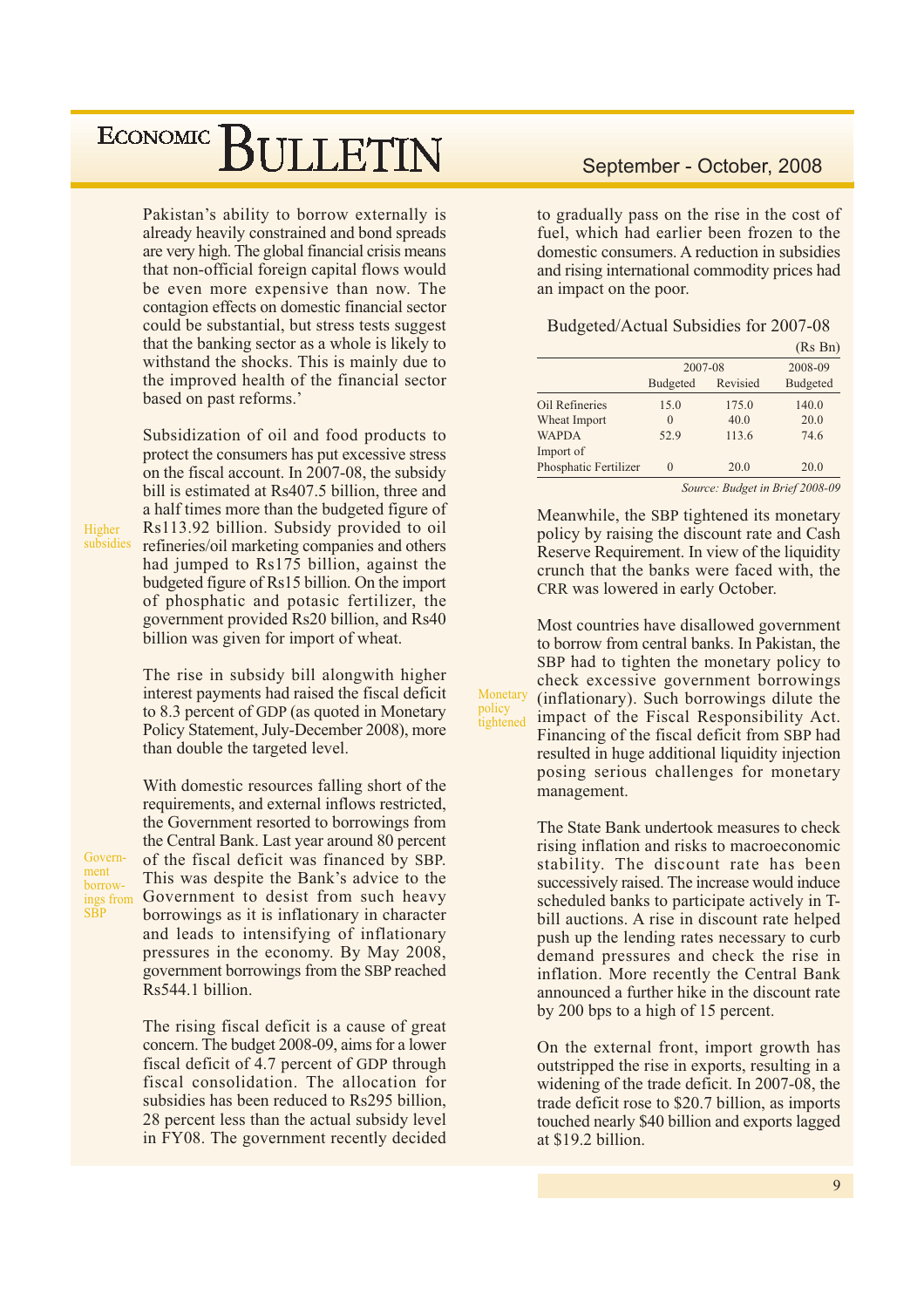

The overall decline in export growth can be attributable to the sluggish performance of the textile sector  $-$  which accounts for almost two thirds of total exports, non-textile export growth also slowed. The South Asia Economic Report on Pakistan states, 'the continued lack of diversification of Pakistan's export base, the concentration of exports in a few markets, and poor compliance with quality standards are major factors in the country's poor export performance, and contributed to the widening trade deficit.'

During the first quarter of 2008-09 (July-September), imports at \$10.82 billion were double the exports of \$5.27 billion. The trade deficit stood at \$5.6 billion against \$3.6 in the comparable period a year earlier.

A breakup of exports show a substantial jump in the export of rice. There was a decline in the export earnings from textile, carpets  $\&$ Decline in rugs, leather tanned, plastic materials, gems etc. As against \$417 thousand earned from of textiles the export of handicrafts last year (July-September), earnings were nil in the quarter under review.

| Exports                        | (S Mn)    |           |
|--------------------------------|-----------|-----------|
|                                | July-Sept | July-Sept |
|                                | 2008      | 2007      |
| Rice                           | 551.2     | 230.4     |
| <b>Textiles</b>                | 2705.3    | 2726.5    |
| Raw Cotton                     | 25.8      | 7.2       |
| Cotton Yarn                    | 298.2     | 348.0     |
| Cotton Cloth                   | 495.2     | 473.4     |
| Knitwear                       | 496.5     | 514.2     |
| <b>Bedwear</b>                 | 441.2     | 493.7     |
| <b>Towels</b>                  | 173.3     | 133.9     |
| Readymade Garments             | 354.5     | 390.8     |
| <b>Synthetic Textiles</b>      | 189.1     | 118.6     |
| Chemicals & Pharmaceuticals    | 199.1     | 133.8     |
| Leather & Leather Manufactures | 247.0     | 251.1     |

Source: Federal Bureau of Statistics

#### September - October, 2008

A 34.3 percent increase in imports is attributable to surge in the oil import bill and higher import of wheat, power generating machinery, palm oil. Import of telecom (mobile) phone and other apparatus) showed a fall.

Given domestic shortages, the country imported \$315.5 million worth of wheat (\$5.27) million worth of wheat was imported in July-Food import bill September '07) which alongwith price increases of palm oil and other products raised the food import bill by 47 percent.

| Imports                           | (S Mn)    |           |
|-----------------------------------|-----------|-----------|
|                                   | July-Sept | July-Sept |
|                                   | 2008      | 2007      |
| Wheat                             | 315.5     | 5.3       |
| Tea                               | 66.0      | 45.5      |
| Palm Oil                          | 418.4     | 333.6     |
| <b>Power Generating Machinery</b> | 385.0     | 190.9     |
| Telecom                           | 381.1     | 540.0     |
| <b>Textile Machinery</b>          | 74.0      | 100.6     |
| Petroleum Crude & Products        | 3851.7    | 2006.1    |
| Fertilizer                        | 257.4     | 201.5     |
| <b>Plastic Materials</b>          | 341.0     | 300.2     |
| Iron & Steel Scrap                | 117.9     | 172.4     |
| Iron & Steel                      | 303.1     | 312.6     |

Source: Federal Bureau of Statistics

 $(S \text{ mt})$ 

Let us look at the change in unit prices of major exports and imports.

Exports – Unit Prices

|                                       |           | $(\psi$ and $\eta$ |
|---------------------------------------|-----------|--------------------|
|                                       | July-Sept | July-Sept          |
|                                       | 2008      | 2007               |
| Rice                                  | 890.3     | 526.8              |
| Raw Cotton (000 Sq. Mtr)              | 1331.2    | 1103.7             |
| Cotton Yarn                           | 2349.1    | 2269.2             |
| Cotton Cloth                          | 981.2     | 956.3              |
| Knitwear $(\frac{f}{g} / \text{Doz})$ | 17.76     | 19.70              |
| <b>Bedwear</b>                        | 5178.4    | 5702.3             |
| <b>Towels</b>                         | 3730.2    | 4276.7             |
| Readymade Garments (\$ / Doz)         | 38.5      | 39.1               |
| Leather Tanned (000 Sq. Mtr)          | 19.04     | 16.4               |
| <b>Leather Garments</b>               | 461.8     | 397.1              |
| Petroleum Products                    | 806.7     | 717.3              |
| <b>Plastic Materials</b>              | 1300.6    | 1281.5             |
| Cement                                | 78.4      | 52.4               |
|                                       |           |                    |

During the above quarter unit prices had improved for most of the export items, except for some like, knitwear, bedwear, towels and readymade garments. Of the items imported, unit prices had risen for petroleum, raw cotton, iron and steel, palm oil.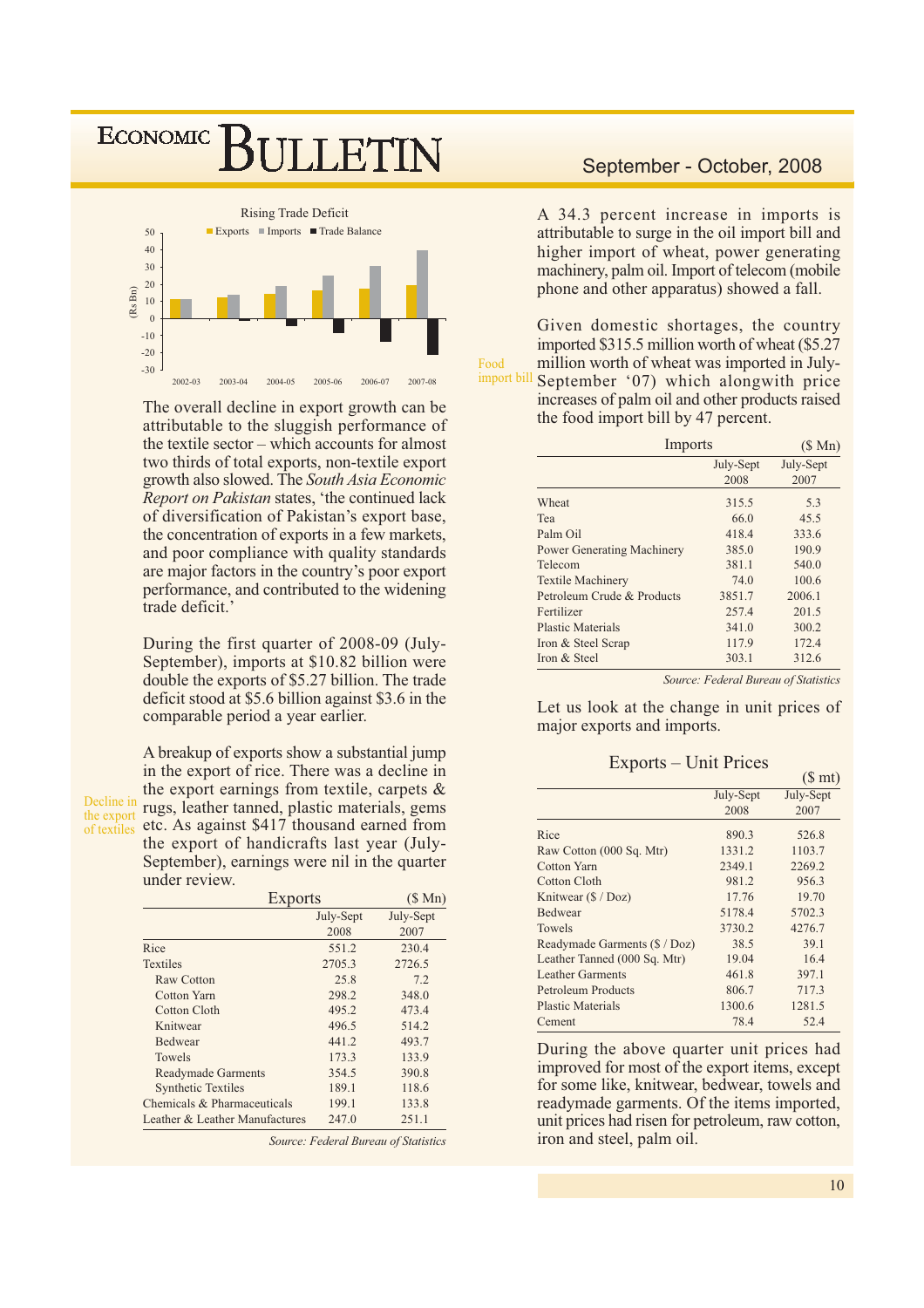| Imports – Unit Prices |           |
|-----------------------|-----------|
| July-Sept             | July-Sept |
| 2008                  | 2007      |
| 411.3                 | 479.3     |
| 2159.5                | 1890.1    |
| 1182.0                | 772.7     |
| 889.5                 | 478.8     |
| 854.0                 | 483.1     |
| 1554.6                | 1391.0    |
| 1965.4                | 1964.0    |
| 900.0                 | 339.2     |
| 1583.4                | 1502.0    |
| 958.0                 | 511.4     |
| 850.0                 | 762.0     |
|                       |           |

Source: Federal Bureau of Statistics

Rising international prices of oil, palm oil, fertilizer, iron and steel have adversely affected the unit value of import of these items. The government did not upto the recent past, pass on the increase in oil prices to the consumers and they were left unchanged. By giving subsidies to oil marketing companies, the subsidy bill soared to Rs407 billion over the budgeted level of Rs114 billion. Consequently fiscal deficit grew without due regard to the availability of resources. Rise in fiscal deficit and limited non-bank and external resources resulted in excessive recourse to central bank's borrowings.

The widening trade deficit has been responsible for the rising external current account deficit, which grew to \$14 billion,

#### September - October, 2008

equivalent to 8.4 percent of GDP in FY08. The deficit continues on an upward trend largely due to strong import demand and higher international commodity prices.

During July-September FY09, portfolio investment declined more than eight times the level of July-September FY08. There was an outflow of \$172.75 billion against an inflow of \$24.15 billion in the comparable period last year.

Direct investment meanwhile, has shown an increase of 10.0 percentage, rising to \$1.11 billion against \$1.01 billion in the comparable period. But because of the decline in portfolio investment total inflows have fallen by 6.8 percent.

Pakistan's foreign exchange reserves have been depleting rapidly due to a growing gap between imports and exports. By October 17, 2008, the reserves had plunged to \$7.3 billion a 35 percent decline in the last four months (stood at \$11.28 billion on June 27 '08) and is about half the size of the record \$16.5 billion it touched in October last year. The reserves are sliding largely due to high import bill and capital outflows.

|                        |        |                          |        |        |        |                          |         | $(D$ Mn $)$ |
|------------------------|--------|--------------------------|--------|--------|--------|--------------------------|---------|-------------|
|                        |        | 2008-09 (July-September) |        |        |        | 2007-08 (July September) |         |             |
| Countrty               |        | Portfolio                |        |        |        | Portfolio                |         |             |
|                        | Direct | Private                  | Public | Total  | Direct | Private                  | Public  | Total       |
| Singapore              | 218.9  | $-4.4$                   |        | 214.5  | 16.6   | $-20.3$                  |         | $-3.7$      |
| Malaysia               | 205.7  | 0.0                      |        | 205.7  | $-0.8$ | 0.0                      |         | $-0.8$      |
| <b>USA</b>             | 210.0  | $-110.2$                 |        | 99.8   | 476.2  | 74.8                     |         | 551.0       |
| Norway                 | 50.3   | 0.0                      |        | 50.3   | 20.3   | 0.0                      |         | 20.3        |
| <b>UK</b>              | 72.5   | $-34.4$                  |        | 38.1   | 92.5   | 22.3                     |         | 114.7       |
| Hong Kong              | 34.9   | $-16.5$                  |        | 18.4   | 30.2   | $-10.1$                  |         | 20.2        |
| Switzerland            | 41.8   | $-26.4$                  |        | 15.4   | 41.3   | $-20.2$                  |         | 21.1        |
| Japan                  | 21.7   | $-0.4$                   |        | 21.3   | 28.5   | 2.4                      |         | 30.9        |
| Mauritius              | 19.4   | 0.5                      |        | 19.9   | 31.6   | 6.5                      |         | 38.1        |
| Australia              | 18.8   | $-6.5$                   |        | 12.3   | 12.8   | $-26.4$                  |         | $-13.6$     |
| Others                 | 216.9  | 27.8                     |        | 244.7  | 265.4  | $-4.9$                   |         | 260.5       |
| <b>Debt Securities</b> |        |                          | $-2.2$ | $-2.2$ |        |                          | $-31.5$ | $-31.5$     |
| <b>GDRs</b>            |        |                          |        | 0.0    |        |                          |         | 0.0         |
| <b>Total</b>           | 1111.0 | $-170.5$                 | $-2.2$ | 938.3  | 1014.5 | 24.2                     | $-31.5$ | 1007.2      |

Countrywise Foreign Investment Inflows

Source: Board of Investment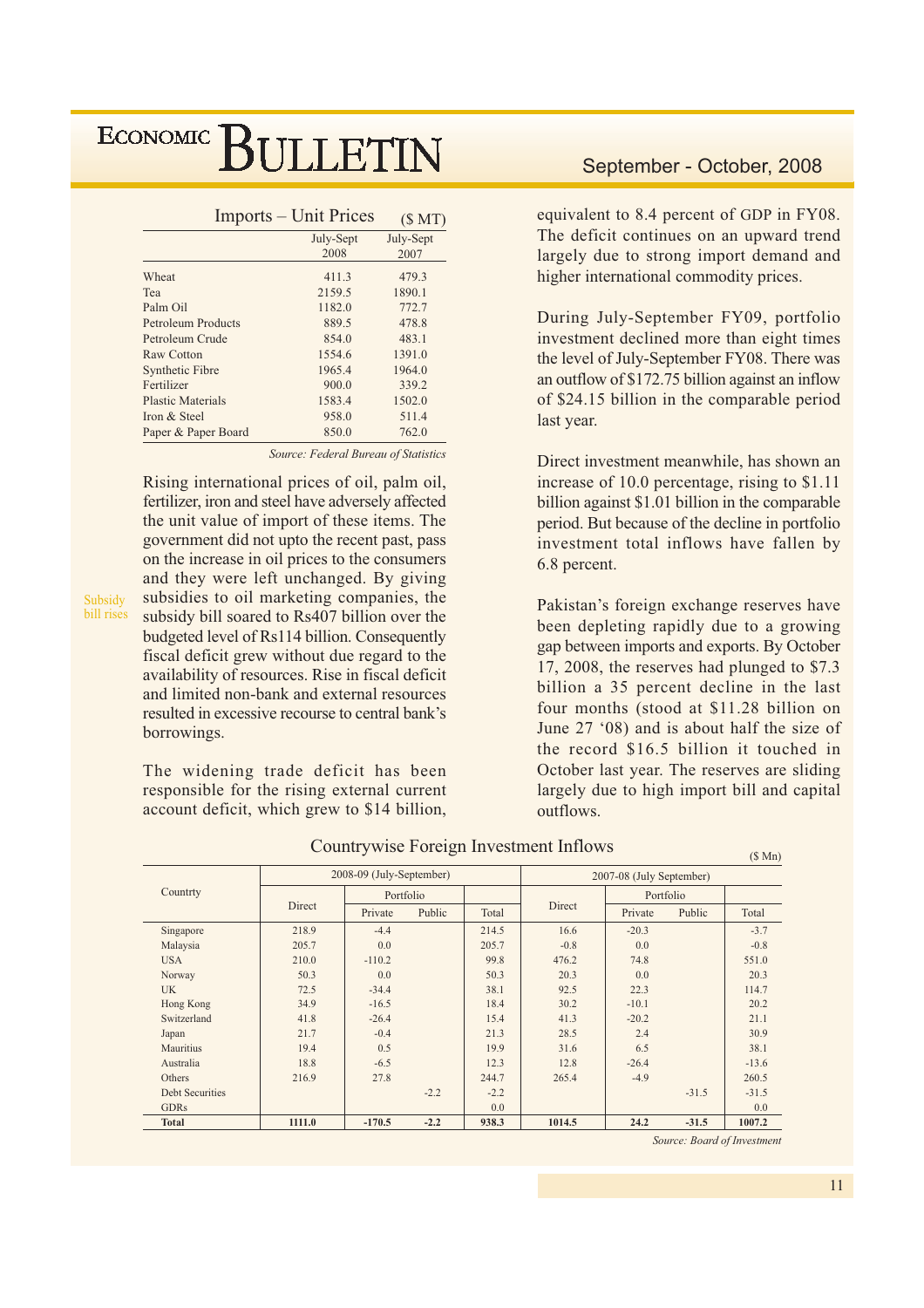### **ECONOMIC ILLETIN**



Of the \$7.3 billion reserves, the State Bank holds \$4.0 billion, equal to less than two months of imports, while \$3.3 billion are the net reserves with banks. Declining reserves have increased the risk that the country will be unable to pay the \$3 billion in debt servicing costs due in the coming year.





Standard & Poor, which had cut the long term foreign currency rating on October 6, further lowered it to CCC from CCC+ and its long term local currency rating to CCC+ from B-.

The value of Pak Rupee has fallen in recent months because of weak economic fundamentals - outflow of portfolio investment, eroding foreign exchange reserves, rising trade deficit, slow inflow of foreign investment, inflationary pressures among other factors.

The Pak Rupee has fallen during the year in the interbank market by 29 percent from Rs62.3667 in January '08 to Rs80.4331 in October. In the kerb market the Rupee was trading as high as Rs84.40 to the dollar on October 17.

#### September - October, 2008

Besides weak macroeconomic fundamentals, (mainly shrinking foreign inflows) the supply and demand conditions also determines the value of Pakistani Rupee. In recent weeks the demand for US dollar had increased which caused the rupee's depreciation.

The dollar rupee exchange rate has depreciated by 15 percent since the beginning of FY09. Rupee depreciation and fast falling reserves have generated concerns regarding the viability of the balance of payments.

#### **Changes in Exchange Rates**

|      | Monthly                                     |          | % Appreciation/Depreciation |
|------|---------------------------------------------|----------|-----------------------------|
|      | <b>Average Rate</b>                         | Month to | Cumulative                  |
|      | $(Rs/US$)*$                                 | Month    | since June 2007             |
| 2007 |                                             |          |                             |
| Jul  | 60.3978                                     | 0.38     | 0.38                        |
| Aug  | 60.5145                                     | $-0.19$  | 0.18                        |
| Sep  | 60.6376                                     | $-0.20$  | $-0.02$                     |
| Oct  | 60.6795                                     | $-0.07$  | $-0.09$                     |
| Nov  | 61.0003                                     | $-0.53$  | $-0.61$                     |
| Dec  | 61.1798                                     | $-0.29$  | $-0.91$                     |
| 2008 |                                             |          |                             |
| Jan  | 62.3667                                     | $-1.90$  | $-2.79$                     |
| Feb  | 62.6185                                     | $-0.40$  | $-3.18$                     |
| Mar  | 62.7500                                     | $-0.21$  | $-3.29$                     |
| Apr  | 63.5556                                     | $-1.27$  | $-4.61$                     |
| May  | 67.6009                                     | $-5.98$  | $-10.32$                    |
| Jun  | 67.2563                                     | 0.51     | $-9.86$                     |
| Jul  | 70.5896                                     | $-4.72$  | $-14.12$                    |
| Aug  | 74.2926                                     | $-4.98$  | $-18.40$                    |
| Sep  | 77.1668                                     | $-3.72$  | $-21.44$                    |
| Oct  | 80.4331                                     | $-4.06$  | $-24.63$                    |
|      | Periodwise Appreciation/Depreciation during |          |                             |
|      | June 2007 to January 2008                   |          | $-2.79$                     |
|      | January to October 2008                     |          | $-22.46$                    |

\* Interbank average floating rate

market

State Bank of Pakistan has taken following measures to stabilize the exchange markets since end-April 2008.

- Exchange companies have been required to  $\blacksquare$ **SBP** steps surrender a minimum of 15 percent, instead of to stablize earlier 10 percent, of foreign currency received exchange by them from home remittances to the interbank markets. (Circular Date: April 29, 2008.
	- Limits on advance payments that were relaxed last year have been tightened. Now Advance import payments will only be allowed against letter of credits and that too only to the extent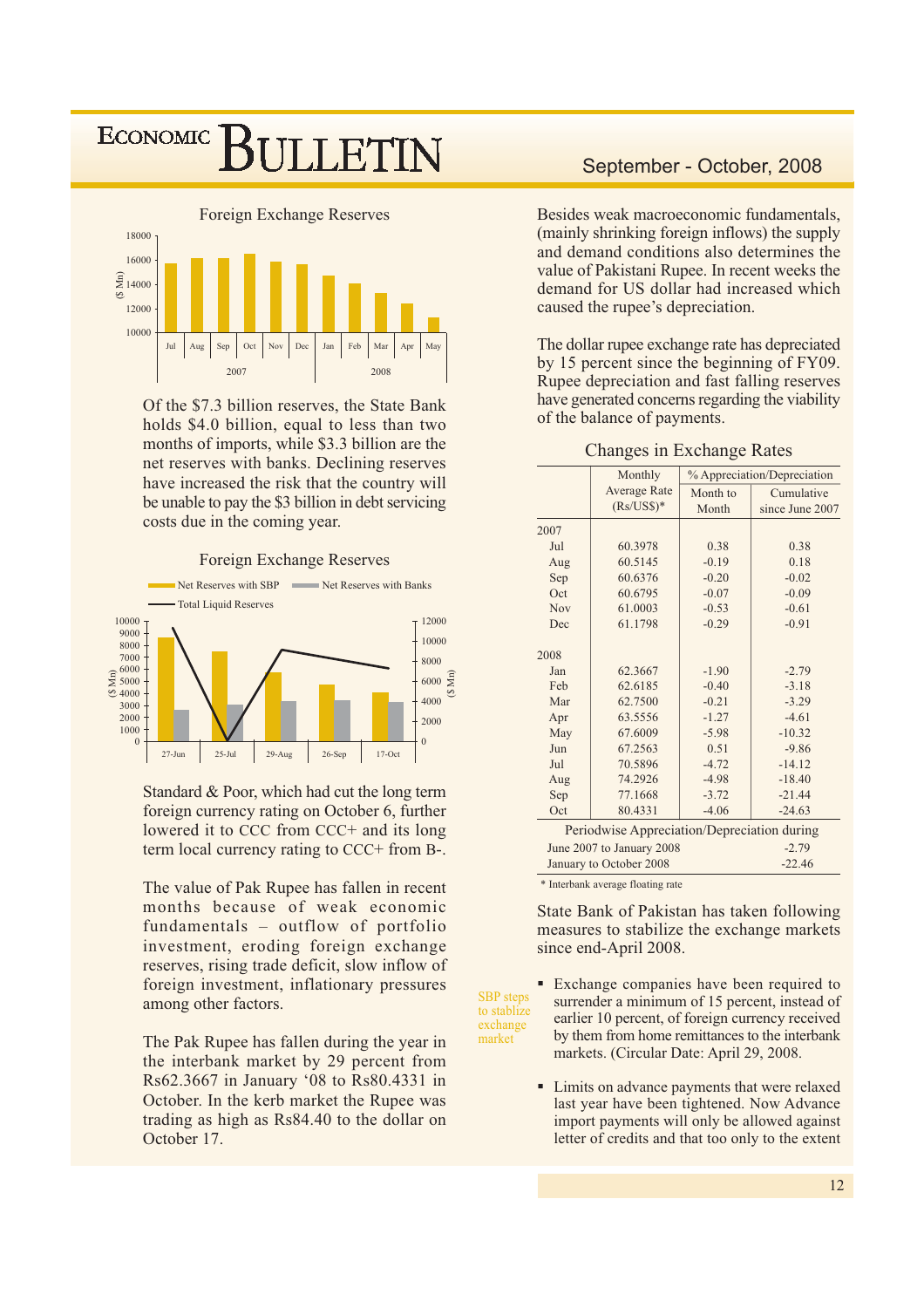of 50 percent. Advance payments against contracts are now not allowed. Last year advance payments against letter of credit and firm registered contracts were allowed to importers via banks to the extent of 100 percent (Circular Date: April 29, 2008)

- Exchange companies have been directed to transfer foreign currency from their nostro accounts held outside Pakistan to commercial banks in Pakistan and henceforth exchange companies will have to close all nostro account abroad (Circular Date: May 9, 2008).
- Exchange companies have been encouraged to focus on promoting home remittances and companies can only effect outward remittances to the extent of 75 percent of the home remittances mobilized by the respective company (Circular Date: May 9, 2008).
- In order to meet the demand of foreign currencies within Pakistan, the Exchange Companies have been directed to surrender their surplus foreign currency to State Bank – earlier exchange companies were exporting most of the foreign currency, except dollars abroad. Now exchange companies, besides dollar, will not be able to export Pound Sterling, Euro and UAE Dirhams (Circular Date: May 9, 2008).
- On July 8, 2008 SBP took the following measures with immediate impact: (1) Forward booking against all types of imports have been suspended temporarily. (2) Advance payments against import Letter of Credit has been further reduced from 50 percent to 25 percent. (3) All foreign exchange for oil payments will now be made available from State Bank of Pakistan. (4) Foreign exchange dealing time for customer and interbank transactions has been restricted. (5) In order to further strengthen monitoring mechanism of transactions made through Exchange Companies, all Exchange Companies will be required to take prior approval of State Bank for all transactions of US\$50,000 or above on account of outward remittances or sale of foreign currencies to the customers.
- SBP recently suspended the licence of an Exchange Company, for violation of its rules & regulations.

Rupee has touched new lows in the recent past.

### September - October, 2008

| New Levels | Date (2008) | Buying (Rs) | Selling (Rs) |
|------------|-------------|-------------|--------------|
| $Rs65/-$   | Apr. 23     | 65.1        | 65.2         |
| $Rs70/-$   | Jul, 7      | 69.8        | 70.1         |
| $Rs77/-$   | Aug, 15     | 76.9        | 77.0         |
| $Rs78/-$   | Sep. 25     | 78.2        | 78.3         |
| $Rs84/-$   | Oct. 17     | 83.7        | 83.9         |

**IMF** loan package

Past IMF

conditio-

nalities

Pakistan is currently discussing a possible loan package from the IMF. It wants financial assistance from the Fund to meet the balance of payments difficulties the country is experiencing as a result of high food and fuel prices and depleting foreign exchange reserves.

Like other emerging economies, Pakistan was badly hit by soaring global oil and food prices over the past year.

While Pakistan has been exploring other sources of funds by seeking possible financial help from friendly countries and financial institutions, in order to avoid stringent IMF conditions, but the efforts have not brought any positive results. Pakistan needs more than \$5 billion soon to avoid defaulting on international debts.

Past IMF programmes, requiring Pakistan to agree to austerity measures, were deeply unpopular. These have entailed measures like, stronger fiscal adjustment, tighter monetary stance, strengthening revenue mobilisation, reducing energy subsidies, lowering external current account deficit, expanding the tax base, including through expanding taxation of the agricultural and services sectors and reducing tax exemptions, privatisation, trade liberalisation among others.

The IMF, the World Bank and other multilateral lending institutions have played a major role in providing financial and policy advice to Pakistan over the last number of vears. In the past, Pakistan has signed several agreements with the IMF, but due to varying reasons most of them remained incomplete.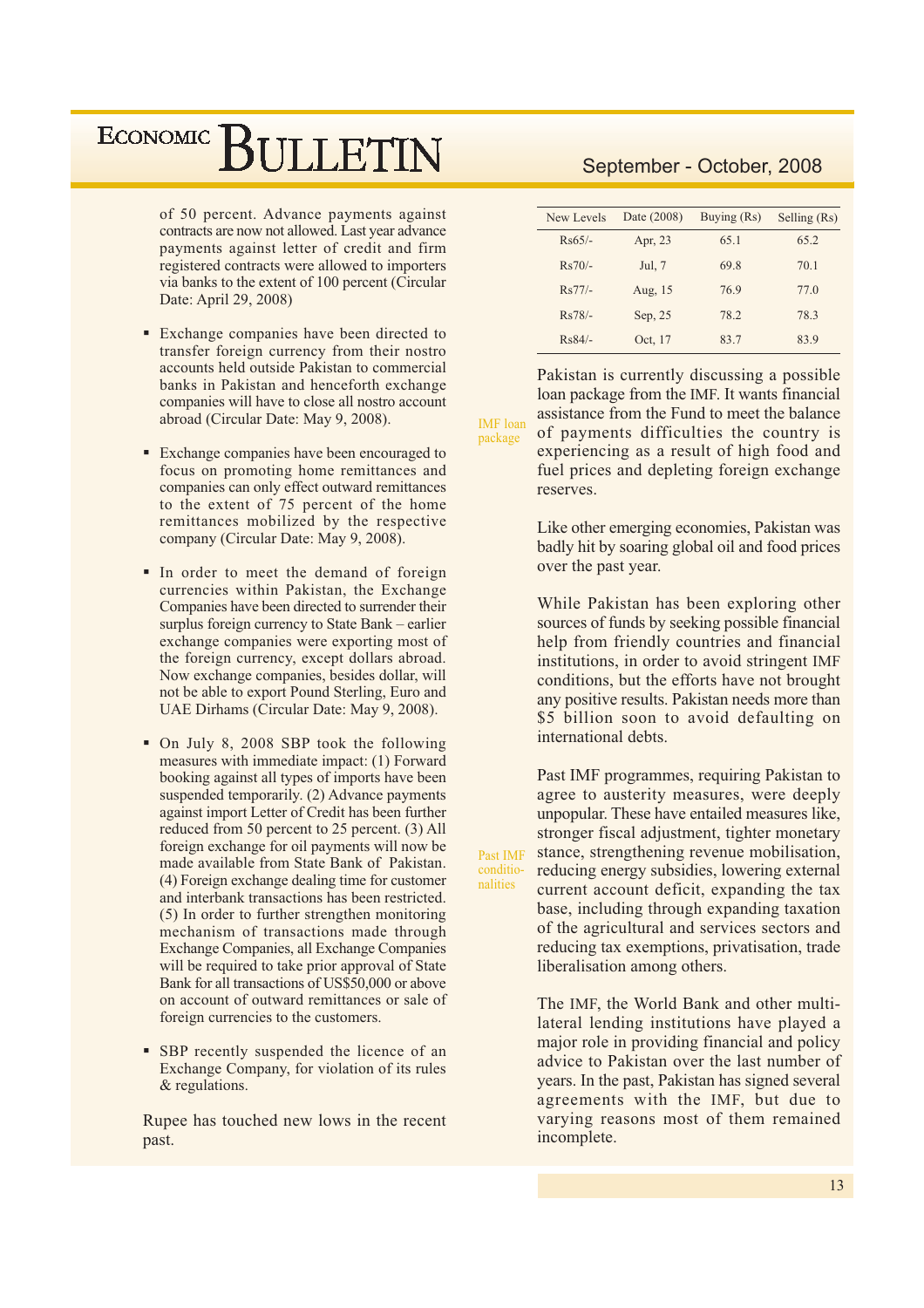Pakistan and the IMF  $1998 - 2000$ Financial Arrangements with the IMF

|                     |             |      |        | (SDR Mn)      |
|---------------------|-------------|------|--------|---------------|
| Period              | Amount      |      | Amount | $\frac{0}{0}$ |
|                     | Agreed      |      | Drawn  | Undrawn       |
| May 1972 - Nov 1983 |             | 1598 | 1393   | 13            |
| Dec 88 - Dec 91     | <b>SAF</b>  | 382  | 382    | $\Omega$      |
| Dec 88 - Mar 90     | <b>SBA</b>  | 273  | 194    | 29            |
| Sep 93 - Sep 94     | <b>SBA</b>  | 265  | 88     | 67            |
| Feb 94 - Feb 97     | <b>ESAF</b> | 606  | 172    | 72            |
| Feb 94 - Feb 97     | <b>EFF</b>  | 380  | 123    | 68            |
| Dec 95 - Mar 97     | <b>SBA</b>  | 562  | 295    | 48            |
| Oct 97 - Oct 00     | <b>ESAF</b> | 682  | 265    | 61            |
| Oct 97 - Oct 00     | <b>EFF</b>  | 455  | 113    | 75            |
| 1998 - 1999         |             | 3605 | 1632   | 55            |
| Nov 00 - Sep 01     | <b>SBA</b>  | 465  | 465    | $\theta$      |
| Dec $01 - 2004$     | <b>PRGF</b> | 1410 |        |               |

Source: Pakistan and the IMF: 1988-2002, Ishrat Husain

Pakistan is among the largest recipients of World Bank financial assistance. In FY07, it provided \$985 million, making it the seventh largest borrower in the world. Pakistan is expecting around \$1 billion from the World Bank.

#### Pakistan: World Bank Group **Financial Operations**

|                      |      |      |      |      |                               | $(S \text{ Mn})$ |
|----------------------|------|------|------|------|-------------------------------|------------------|
|                      |      |      |      |      | FY02 FY03 FY04 FY05 FY06 FY07 |                  |
| Commitments          |      |      |      |      |                               |                  |
| <b>IBRD</b>          |      | .    | 50   | 347  | 315                           | 100              |
| <b>IDA</b>           | 800  | 297  | 731  | 500  | 1161                          | 885              |
| <b>Disbursements</b> |      |      |      |      |                               |                  |
| <b>IBRD</b>          | 38   | 40   | 13   | 203  | 149                           | 154              |
| <b>IDA</b>           | 830  | 316  | 290  | 778  | 1061                          | 1030             |
| Repayments           |      |      |      |      |                               |                  |
| <b>IBRD</b>          | 255  | 257  | 277  | 299  | 289                           | 265              |
| <b>IDA</b>           | 71   | 83   | 96   | 111  | 117                           | 170              |
| Debt Disbursed       |      |      |      |      |                               |                  |
| and Outstanding      |      |      |      |      |                               |                  |
| <b>IBRD</b>          | 2820 | 2706 | 2526 | 2406 | 2247                          | 2132             |
| <b>IDA</b>           | 5097 | 5604 | 6020 | 6651 | 7627                          | 8700             |

#### September - October, 2008

The IMF and the Pakistan authorities have reached an agreement on the key elements of an economic programme to be supported by US\$7.6 billion loan, subject to the approval of the IMF Executive Board. It is a 23 month Stand by Arrangement. The amount of the financial support is substantially higher than the country's quota (US\$1526.3 million).

Pakistan is facing a serious balance of payments crisis. The IMF has extended the loan with the objective to correct the macroeconomic imbalances through a tightening of fiscal and monetary policies and to help protect the poor.

Pakistan has sought funding from Friends of Pakistan group, comprising representatives from the UAE, Australia, Canada, Britain, US, China, Saudi Arabia, Turkey, European Union, UN, Japan and Germany.

It needs investment across a broad range of sectors such as infrastructure, energy, agriculture and services.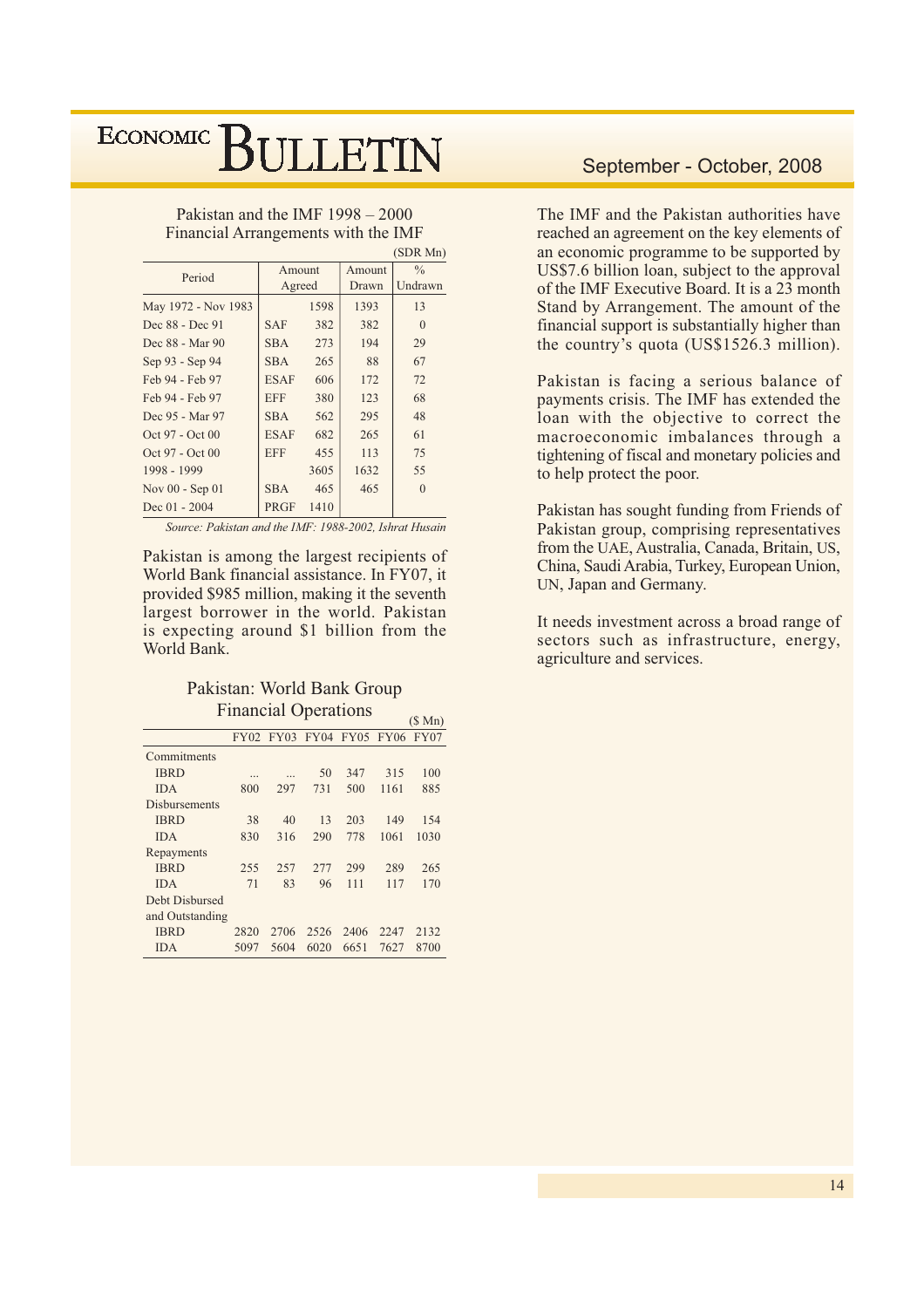### September - October, 2008

| <b>Starting a Business</b>                                       |                |                  | <b>DOING BUSINESS 2009</b> |                  |                |                |                |                                        |
|------------------------------------------------------------------|----------------|------------------|----------------------------|------------------|----------------|----------------|----------------|----------------------------------------|
| Indicator                                                        | Pakistan       | India            | Bangladesh                 | Afghanistan      | Sri Lanka      | Nepal          | <b>Bhutan</b>  | Maldives                               |
| Procedures (number)                                              | 11             | 13               | $\overline{7}$             | $\overline{4}$   | $\overline{4}$ | $\tau$         | 8              | 5                                      |
| Time (days)                                                      | 24             | 30               | 73                         | 9                | 38             | 31             | 45             | 9                                      |
| Cost (% of income per capita)                                    | 12.5           | 70.1             | 25.7                       | 59.5             | 7.10           | 60.2           | 8.50           | 11.5                                   |
|                                                                  |                |                  |                            |                  |                |                |                |                                        |
| Dealing with construction permits                                |                |                  |                            |                  |                |                |                |                                        |
| Procedures (number)                                              | 12             | 20               | 14                         | 13               | 21             | 15             | 25             | 9                                      |
| Time (days)                                                      | 223            | 224              | 231                        | 340              | 214            | 424            | 183            | 118                                    |
| Cost (% of income per capita)                                    | 734.0          | 414.7            | 739.8                      | 14918.9          | 1485.5         | 248.4          | 158.4          | 26.3                                   |
|                                                                  |                |                  |                            |                  |                |                |                |                                        |
| <b>Employing Workers</b><br>Rigidity of Employment Index (0-100) | 43             | 30               | 35                         | 27               | 27             | 42             | $\tau$         | $\boldsymbol{0}$                       |
| Firing cost (weeks of salary)                                    | 90.0           | 56.0             | 104.0                      | 0.0              | 169.0          | 90.0           | 10.0           | 9.0                                    |
|                                                                  |                |                  |                            |                  |                |                |                |                                        |
| <b>Registering Property</b>                                      |                |                  |                            |                  |                |                |                |                                        |
| Procedures (number)                                              | 6              | 6                | $\,$ 8 $\,$                | 9                | $\,$ 8 $\,$    | 3              | 5              | no practice                            |
| Time (days)                                                      | 50             | 45               | 245                        | 250              | 83             | $\sqrt{5}$     | 64             | no practice                            |
| Cost $(\%$ of property value)                                    | 5.3            | 7.5              | 10.4                       | 7.0              | 5.1            | 6.3            | 0.0            | no practice                            |
|                                                                  |                |                  |                            |                  |                |                |                |                                        |
| <b>Getting Credit</b>                                            |                |                  |                            |                  |                |                |                |                                        |
| Strength of Legal Rights Index (0-10)                            | 6              | $\,$ $\,$        | $\,$ $\,$                  | $\mathbf{1}$     | $\overline{4}$ | 5              | $\overline{c}$ | $\overline{4}$                         |
| Depth of Credit Information Index (0-6)                          | $\overline{4}$ | $\overline{4}$   | $\overline{2}$             | 0.0              | 5              | $\overline{2}$ | $\overline{0}$ | $\overline{0}$                         |
| Public registry coverage (% adults)                              | 4.9            | 0.0              | 0.9                        | 0.0              | 0.0            | 0.0            | 0.0            | 0.0                                    |
| Private bureau coverage (% adults)                               | 1.5            | 10.5             | 0.0                        | 0.0              | 8.7            | 0.2            | 0.0            | 0.0                                    |
|                                                                  |                |                  |                            |                  |                |                |                |                                        |
| <b>Protecting Investors</b><br>Strength of Investor              |                |                  |                            |                  |                |                |                |                                        |
| protection index (0-10)                                          | 6.30           | 6.0              | 6.70                       | 7.0              | 5.3            | 5.3            | 4.0            | 5.30                                   |
|                                                                  |                |                  |                            |                  |                |                |                |                                        |
| Paying Taxes                                                     |                |                  |                            |                  |                |                |                |                                        |
| Payments (number per year)                                       | 47             | 60               | 21                         | 8                | 62             | 34             | 19             | $\mathbf{1}$                           |
| Time to pay taxes (hours per year)                               | 560            | 271              | 302                        | 275              | 256            | 408            | 274            | $\boldsymbol{0}$                       |
| Total tax rate (% profit)                                        | 28.90          | 71.50            | 39.50                      | 36.40            | 63.70          | 34.10          | 39.80          | 9.10                                   |
|                                                                  |                |                  |                            |                  |                |                |                |                                        |
| <b>Trading Across Borders</b>                                    |                |                  |                            |                  |                |                |                |                                        |
| Documents to export (number)                                     | 9              | $\,$ 8 $\,$      | 6                          | 12               | $\,$ 8 $\,$    | 9              | 8              | 8                                      |
| Cost to export (US\$ per container)                              | 611            | 945              | 970                        | 3000             | 865            | 1764           | 1210           | 1348                                   |
| Time to export (days)                                            | 24             | 17               | 28                         | 74               | 21             | 41             | 38             | 21                                     |
| Documents to import (number)                                     | $\,8\,$        | $\boldsymbol{9}$ | $\,$ 8 $\,$                | $11\,$           | $\sqrt{6}$     | $10\,$         | $11\,$         | $\overline{9}$                         |
| Cost to import (US\$ per container)                              | 680            | 960              | 375                        | 2600             | 895            | 1900           | 2140           | 1348                                   |
| Time to import (days)                                            | 18             | 20               | 32                         | 77               | 20             | 35             | 38             | 20                                     |
|                                                                  |                |                  |                            |                  |                |                |                |                                        |
| <b>Enforcing Contracts</b>                                       |                |                  |                            |                  |                |                |                |                                        |
| Procedures (number)                                              | 47             | 46               | 41                         | 47               | 40             | 39             | 47             | 41                                     |
| Time (days)                                                      | 976            | 1420             | 1442                       | 1642             | 1318           | 735            | $225\,$        | 665                                    |
| Cost (% of Claim)                                                | 23.80          | 39.60            | 63.30                      | 25.0             | 22.80          | 26.80          | 0.10           | 16.50                                  |
| Closing a Business                                               |                |                  |                            |                  |                |                |                |                                        |
| Time to go through insolvency (Years)                            | 2.8            | 10.0             | 4.0                        | $\mathbf{0}$     | 1.70           | 5.0            | $\mathbf{0}$   | 6.70                                   |
| Cost of insolvency (% of estate)                                 | 4.0            | 9                | 8.0                        | $\overline{0}$   | 5.0            | 9              | $\mathbf{0}$   | 4.0                                    |
| Recovery rate (cents on the dollar)                              | 39.2           | 10.4             | 23.2                       | $\boldsymbol{0}$ | 43.4           | 24.5           | $\mathbf{0}$   | 18.2                                   |
| Covers the period June 2007 to June 2008                         |                |                  |                            |                  |                |                |                | Source: Doing Business 2009 South Asia |

### $0.00$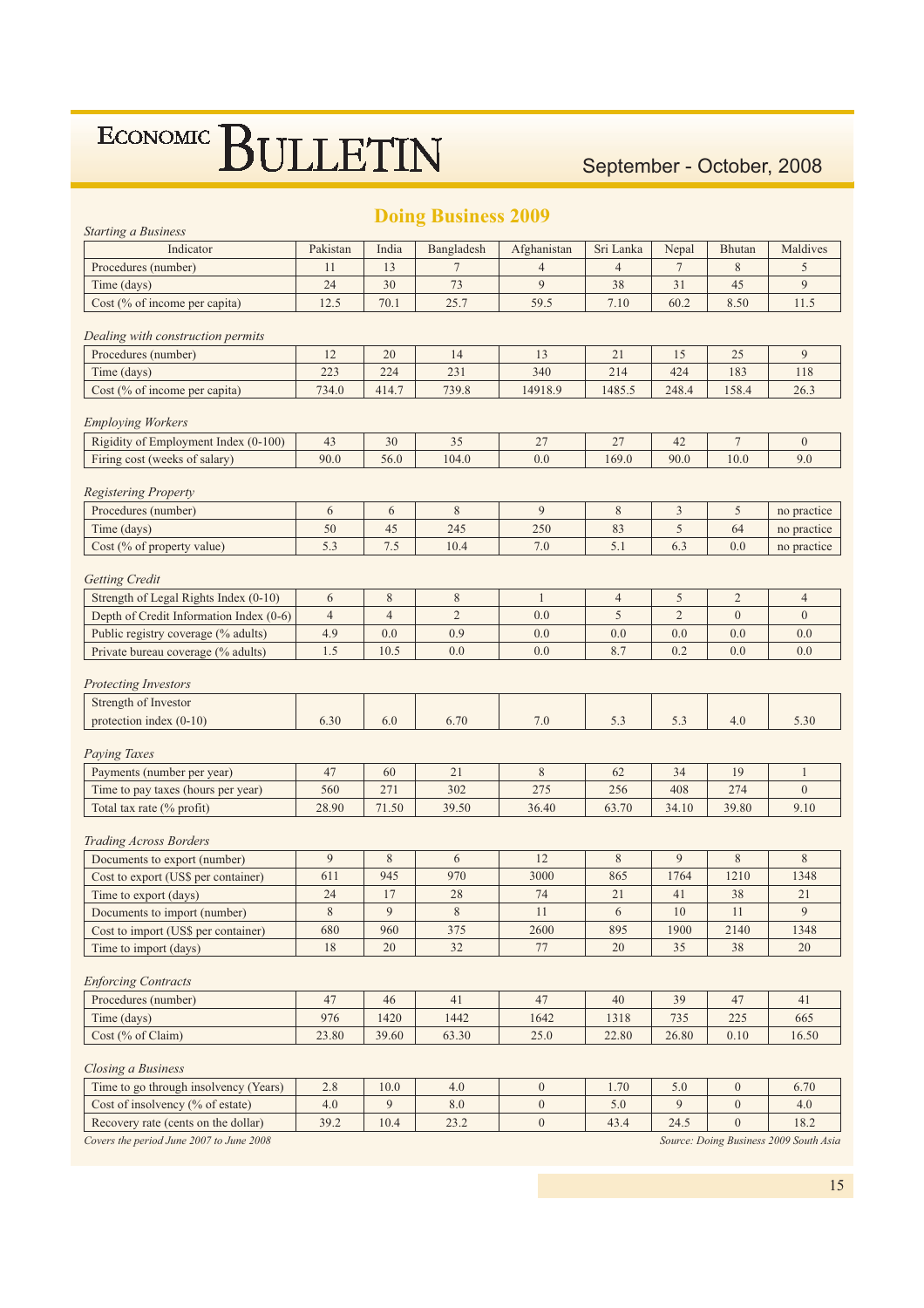### September - October, 2008

|                                    | Date of               | As of June 2008     |                          |          |          |          |                       |                   |                  |               |                      |
|------------------------------------|-----------------------|---------------------|--------------------------|----------|----------|----------|-----------------------|-------------------|------------------|---------------|----------------------|
|                                    | Commencement          | Paid up             | Reserves                 | Assets   | Deposits | Advances | Profit                | Earning           | <b>Branch</b>    |               | <b>Credit Rating</b> |
|                                    | of<br><b>Business</b> | Capital<br>(Rs. Bn) | (Rs. Bn)                 | (Rs. Bn) | (Rs. Bn) | (Rs. Bn) | After Tax<br>(Rs. Bn) | Per Share<br>(Rs) | Network<br>(Nos) | Short<br>Term | Long<br>Term         |
| Habib Bank                         | 25-08-1941            | 7.59                | 23.60                    | 735.71   | 584.85   | 411.36   | 7.50                  | 9.75              | 1400             | $A-1+$        | $AA+$                |
| <b>Allied Bank</b>                 | 31-12-1942            | 6.46                | 5.48                     | 344.70   | 293.97   | 168.45   | 2.51                  | 3.88              | 757              | $A1+$         | AA                   |
| <b>MCB</b> Bank                    | 09-07-1947            | 6.28                | 35.88                    | 450.34   | 350.72   | 228.98   | 7.68                  | 12.22             | 1038             | $A1+$         | $AA+$                |
| National Bank of Pakistan          | 08-11-1949            | 8.97                | 18.54                    | 788.12   | 621.53   | 173.42   | 8.10                  | 9.03              | 1243             | $A-1+$        | <b>AAA</b>           |
| <b>United Bank</b>                 | 24-07-1959            | 10.12               | 12.82                    | 576.02   | 465.54   | 328.55   | 5.59                  | 5.53              | 1100             | $A-1+$        | $AA+$                |
| First Women Bank                   | 21-11-1989            | 0.28                | 0.22                     | 8.04     | 6.40     | 3.09     | 0.05                  | 1.67              | 38               | A2            | BBB+                 |
| Bank of Punjab                     | 30-07-1989            | 5.29                | 7.43                     | 217.85   | 180.82   | 142.85   | $-2.63$               | $-4.97$           | 272              | $A1+$         | $AA-$                |
| Soneri Bank                        | 28-09-1991            | 4.11                | 1.88                     | 81.61    | 64.73    | 45.83    | 0.47                  | 1.13              | 90               | $A1+$         | AA-                  |
| Askari Bank                        | 09-10-1991            | 4.06                | 7.59                     | 194.21   | 153.32   | 114.04   | 0.05                  | 1.01              | 155              | $A1+$         | AA                   |
| Bank Al-Habib                      | 15-10-1991            | 4.79                | 2.80                     | 167.36   | 136.75   | 93.25    | 1.25                  | 2.61              | 203              | $A1+$         | AA                   |
| Bank of Khyber                     | 17-09-1991            | 4.00                | 1.34                     | 34.43    | 24.40    | 11.14    | 0.11                  | 0.27              | 34               | $A-2$         | BBB+                 |
| <b>Bank Al-Falah</b>               | 21-06-1992            | 8.00                | 2.95                     | 333.02   | 287.77   | 180.02   | 1.69                  | 2.12              | 231              | $A1+$         | AA                   |
| Saudi Pak Commercial Bank          | 05-04-1994            | 5.00                | 0.22                     | 50.83    | 42.35    | 27.62    | $-0.81$               | $-1.54$           | 55               | $A-3$         | $A-$                 |
| Faysal Bank                        | 03-10-1994            | 5.30                | 3.57                     | 137.31   | 99.61    | 87.61    | 0.75                  | 1.41              | 111              | $A-1+$        | AA                   |
| <b>KASB Bank</b>                   | 13-10-1994            | 4.02                | 0.17                     | 53.66    | 44.33    | 32.65    | 0.08                  | 0.39              | 41               | $A1+$         | A                    |
| Meezan Bank                        | 31-01-2002            | 4.54                | 0.81                     | 71.74    | 57.84    | 38.30    | 0.44                  | 0.98              | 111              | $A-1$         | $A+$                 |
| NIB Bank                           | 02-10-2003            | 28.44               | 8.46                     | 177.98   | 112.12   | 85.43    | $-0.73$               | 0.23              | 240              | $A1+$         | $AA-$                |
| Samba Bank*                        | 31-03-2004            | 8.77                | 0.04                     | 18.47    | 10.22    | 5.70     | $-0.13$               | $-0.15$           | 28               | $A-1$         | A                    |
| Bank Islami Pakistan               | 18-10-2004            | 4.28                | $\overline{\phantom{a}}$ | 16.58    | 11.35    | 5.39     | $-0.01$               | 0.024             | 36               | A2            | $A-$                 |
| mybank                             | 26-04-2005            | 4.24                | 0.41                     | 45.47    | 31.96    | 23.03    | 0.43                  | 1.02              | 69               | A1            | A                    |
| Dubai Islamic Bank Pakistan        | 27-05-2005            | 5.13                | $\overline{\phantom{a}}$ | 27.31    | 22.09    | 16.53    | $-0.16$               | $-0.30$           | 18               | $A-2$         | A                    |
| Arif Habib Rupali Pakistan         | 09-12-2005            | 4.50                | 1.86                     | 25.30    | 15.54    | 16.44    | 0.21                  | 0.47              | 13               | $A-2$         | A                    |
| Atlas Bank                         | 14-02-2006            | 5.01                | 0.52                     | 30.70    | 22.18    | 17.50    | $-0.20$               | $-0.39$           | 31               | A2            | $A-$                 |
| <b>Standard Chartered Pakistan</b> | 19-05-2006            | 38.72               | 1.95                     | 276.38   | 173.81   | 126.27   | 1.31                  | 0.34              | 176              | $A-1+$        | $AA+$                |
| JS Bank                            | 15-03-2006            | 5.11                | $0.01\,$                 | 24.16    | 14.08    | 9.57     | $0.16\,$              | $-0.31$           | 11               | A2            | $A-$                 |
| Habib Metropolitan Bank            | 16-10-2006            | 6.02                | 6.70                     | 192.45   | 128.97   | 101.22   | 1.57                  | 2.60              | 100              | $A1+$         | $AA+$                |
| Emirates Global Islamic Bank       | 13-02-2007            | 4.50                | $\overline{\phantom{a}}$ | 13.36    | 7.25     | 7.35     | $-0.04$               | $-0.08$           | $25\,$           | A2            | $A-$                 |
| Dawood Islamic Bank                | 10-04-2007            | 4.00                | $0.02\,$                 | 8.49     | 4.07     | 1.72     | $0.01\,$              | 0.070             | 11               | $A-2$         | A-                   |
| RBS Bank**                         | 30-08-2007            | 13.47               | $-6.38$                  | 117.59   | 89.48    | 70.93    | $0.08\,$              | $0.06\,$          | 79               | $A1+$         | AA                   |

### **Financial Position of Commercial Banks** Registered in Pakistan

The Crescent Bank now operates as a subsidiary of SAMBA Financial Group of Saudi Arabia, which acquired 68.42% shares of the bank and was renamed as Samba Bank Limited effective October 21, 2008

Following amalgamation of ABN Amro Bank's Pakistan branches with the Royal Bank of Scotland (RBS) Limited in October 2007, the bank has been renamed as RBS Bank effective August 1, 2008.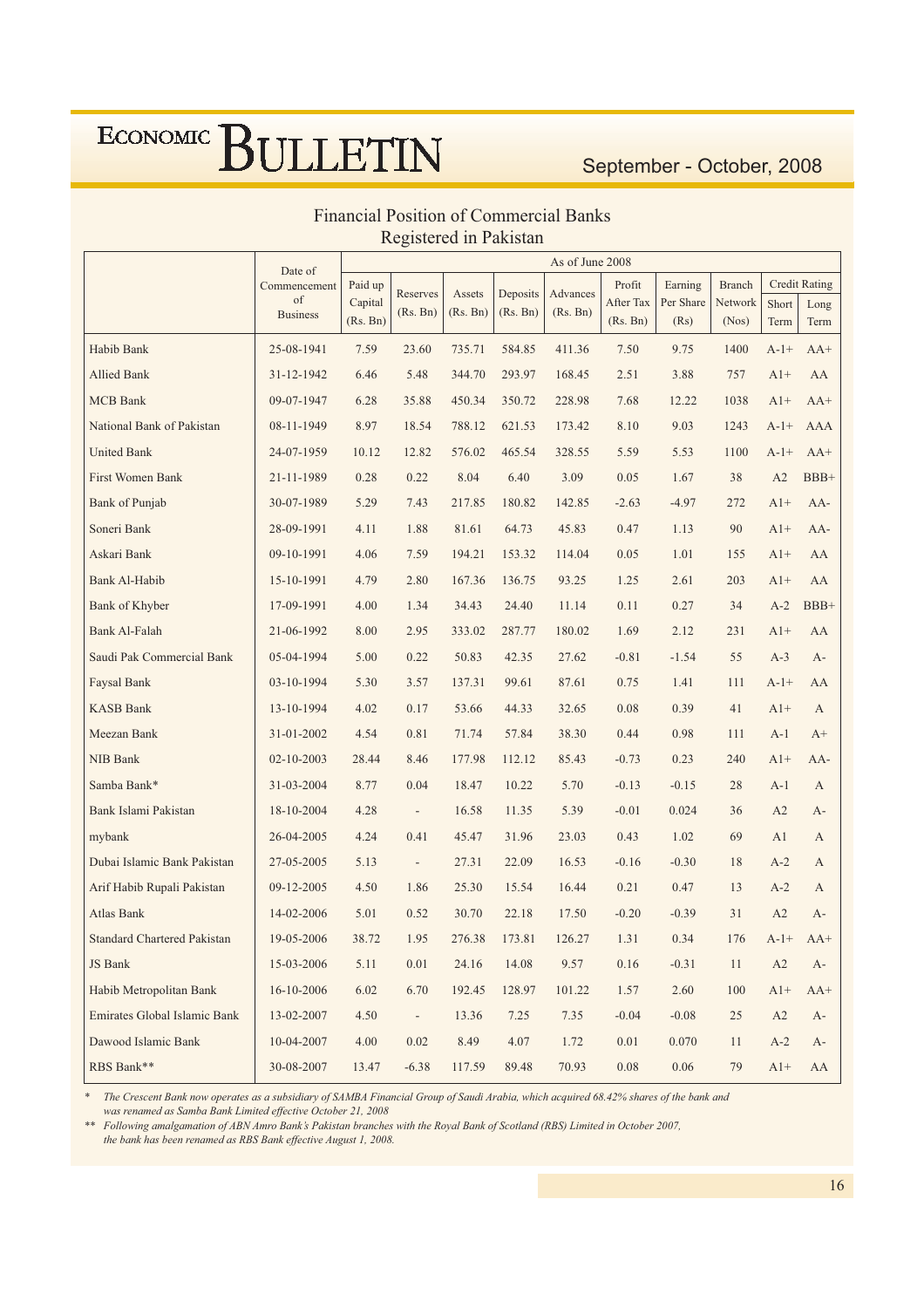### September - October, 2008

### Deposits By Types

| Deposit Type                  | 1998*   | 1999*   | 2000*   | $2001*$  | 2002       | 2003    | 2004    | 2005    | 2006    | 2007    |
|-------------------------------|---------|---------|---------|----------|------------|---------|---------|---------|---------|---------|
| <b>Public Sector Banks</b>    |         |         |         |          |            |         |         |         |         |         |
| <b>Current Deposits</b>       |         |         |         |          |            |         |         |         |         |         |
| Amount (Rs.Bn)                | 163.32  | 161.03  | 148.23  | 249.77   | 104.41     | 186.79  | 113.36  | 120.65  | 139.61  | 184.60  |
| No. of Accounts (Mn)          | 5.19    | 4.65    | 3.92    | 4.17     | 2.38       | 3.31    | 2.70    | 3.07    | 3.22    | 2.78    |
| <b>Savings Deposits</b>       |         |         |         |          |            |         |         |         |         |         |
| Amount (Rs.Bn)                | 390.40  | 432.18  | 537.07  | 563.60   | 337.20     | 398.39  | 261.73  | 267.20  | 284.08  | 316.90  |
| No. of Accounts (Mn)          | 21.78   | 21.36   | 21.54   | 21.67    | 12.17      | 11.61   | 7.64    | 7.55    | 7.80    | 5.44    |
| Fixed/Term Deposits           |         |         |         |          |            |         |         |         |         |         |
| Amount (Rs.Bn)                | 257.75  | 261.71  | 255.95  | 234.21   | 130.14     | 87.12   | 66.58   | 90.47   | 165.63  | 192.46  |
| No. of Accounts (Mn)          | 1.66    | 1.92    | 1.50    | 0.92     | 0.41       | 0.19    | 0.10    | 0.09    | 0.06    | 0.09    |
| <b>Sub Total</b>              |         |         |         |          |            |         |         |         |         |         |
| Amount (Rs.Bn)                | 856.93  | 916.07  | 1002.48 | 1102.20  | 591.64     | 693.93  | 458.15  | 489.14  | 571.05  | 708.50  |
| No. of Accounts (Mn)          | 29.38   | 29.33   | 28.03   | 27.65    | 15.16      | 15.23   | 10.53   | 10.81   | 11.24   | 8.41    |
| <b>Domestic Private Banks</b> |         |         |         |          |            |         |         |         |         |         |
| <b>Current Deposits</b>       |         |         |         |          |            |         |         |         |         |         |
| Amount (Rs.Bn)                | $---$   | $---$   | ---     | ---      | 151.79     | 230.00  | 403.06  | 495.72  | 556.20  | 686.11  |
| No. of Accounts (Mn)          | $---$   | $---$   | ---     | ---      | 2.42       | 2.61    | 3.27    | 3.66    | 4.28    | 5.00    |
| <b>Saving Deposits</b>        |         |         |         |          |            |         |         |         |         |         |
| Amount (Rs.Bn)                | $---$   | $---$   | ---     | ---      | 397.97     | 544.79  | 836.75  | 848.26  | 914.88  | 1135.78 |
| No. of Accounts (Mn)          | $---$   | $---$   | ---     | ---      | 9.86       | 9.59    | 12.49   | 10.79   | 9.98    | 9.78    |
| Fixed/Term Deposits           |         |         |         |          |            |         |         |         |         |         |
| Amount (Rs.Bn)                | $---$   | $---$   | ---     | ---      | 148.72     | 140.40  | 221.62  | 480.17  | 688.83  | 833.91  |
| No. of Accounts (Mn)          | $---$   | $---$   | $---$   | $---$    | 0.44       | 0.38    | 0.41    | 0.48    | 0.64    | 0.81    |
| <b>Sub Total</b>              |         |         |         |          |            |         |         |         |         |         |
| Amount (Rs.Bn)                | $---$   | $---$   | ---     | ---      | 725.51     | 953.82  | 1516.12 | 1878.41 | 2213.44 | 2713.00 |
| No. of Accounts (Mn)          | $---$   | $---$   | ---     | ---      | 13.06      | 12.90   | 16.47   | 15.16   | 15.09   | 15.76   |
| <b>Foreign Banks</b>          |         |         |         |          |            |         |         |         |         |         |
| <b>Current Deposits</b>       |         |         |         |          |            |         |         |         |         |         |
| Amount (Rs.Bn)                | 25.53   | 25.42   | 26.47   | 32.44    | 34.11      | 45.60   | 54.17   | 64.96   | 26.25   | 22.48   |
| No. of Accounts (Mn)          | 0.10    | 0.10    | 0.11    | 0.13     | 0.15       | 0.16    | 0.17    | 0.23    | 0.19    | 0.13    |
| <b>Savings Deposits</b>       |         |         |         |          |            |         |         |         |         |         |
| Amount (Rs.Bn)                | 83.12   | 68.71   | 64.42   | 83.79    | 82.04      | 92.72   | 92.33   | 87.72   | 41.88   | 32.89   |
| No. of Accounts (Mn)          | 0.24    | 0.23    | 0.23    | 0.23     | 0.21       | 0.22    | 0.20    | 0.18    | 0.06    | 0.05    |
| Fixed/Term Deposits           |         |         |         |          |            |         |         |         |         |         |
| Amount (Rs.Bn)                | 99.66   | 76.44   | 89.85   | 87.74    | 63.22      | 48.40   | 76.90   | 89.27   | 73.05   | 56.80   |
| No. of Accounts (Mn)          | 0.05    | 0.04    | 0.04    | 0.03     | 0.03       | 0.02    | 0.02    | 0.02    | 0.01    | 0.01    |
| <b>Sub Total</b>              |         |         |         |          |            |         |         |         |         |         |
| Amount (Rs.Bn)                | 213.38  | 175.54  | 186.54  | 207.062  | 183.33     | 194.40  | 227.54  | 245.92  | 142.15  | 113.00  |
| No. of Accounts (Mn)          | 0.40    | 0.38    | 0.38    | 0.40     | 0.39       | 0.40    | 0.39    | 0.43    | 0.27    | 0.19    |
| <b>All Banks</b>              |         |         |         |          |            |         |         |         |         |         |
| <b>Current Deposits</b>       |         |         |         |          |            |         |         |         |         |         |
| Amount (Rs.Bn)                | 188.95  | 186.46  | 174.69  | 282.21   | 290.31     | 462.39  | 570.59  | 681.32  | 722.05  | 893.19  |
| No. of Accounts (Mn)          | 5.92    | 4.75    | 4.03    | 4.29     | 4.94       | 6.08    | 6.14    | 6.96    | 7.69    | 7.90    |
| <b>Savings Deposits</b>       |         |         |         |          |            |         |         |         |         |         |
| Amount (Rs.Bn)                | 473.52  | 500.85  | 601.49  | 647.39   | 817.22     | 1035.90 | 1190.80 | 1203.18 | 1240.84 | 1485.58 |
| No. of Accounts (Mn)          | 22.02   | 21.59   | 21.76   | 21.90    | 22.24      | 21.42   | 20.33   | 18.52   | 17.85   | 15.26   |
| <b>Fixed/Term Deposits</b>    |         |         |         |          |            |         |         |         |         |         |
| Amount (Rs.Bn)                | 357.40  | 338.15  | 345.80  | 321.95   | 342.08     | 275.92  | 365.11  | 659.91  | 897.51  | 1083.17 |
| No. of Accounts (Mn)          | 1.71    | 1.95    | 1.54    | $0.96\,$ | $\rm 0.88$ | 0.59    | 0.53    | 0.60    | 0.72    | 0.91    |
| <b>Sub Total</b>              |         |         |         |          |            |         |         |         |         |         |
| Amount (Rs.Bn)                | 1070.31 | 1091.61 | 1189.01 | 1309.27  | 1500.47    | 1842.14 | 2201.81 | 2613.47 | 2926.65 | 3534.50 |
| No. of Accounts (Mn)          | 29.77   | 29.71   | 28.41   | 28.04    | 28.61      | 28.53   | 27.38   | 26.41   | 26.60   | 24.36   |

Figures under Public Sector Banks from 1998 to 2001 indicate combined total for Pakistani commercial banks as Public Sector Banks and Domestic

Private Banks. Breakup is available from 2002 onwards. Source: Various issues of Statistics on Scheduled Banks in Pakistan, SBP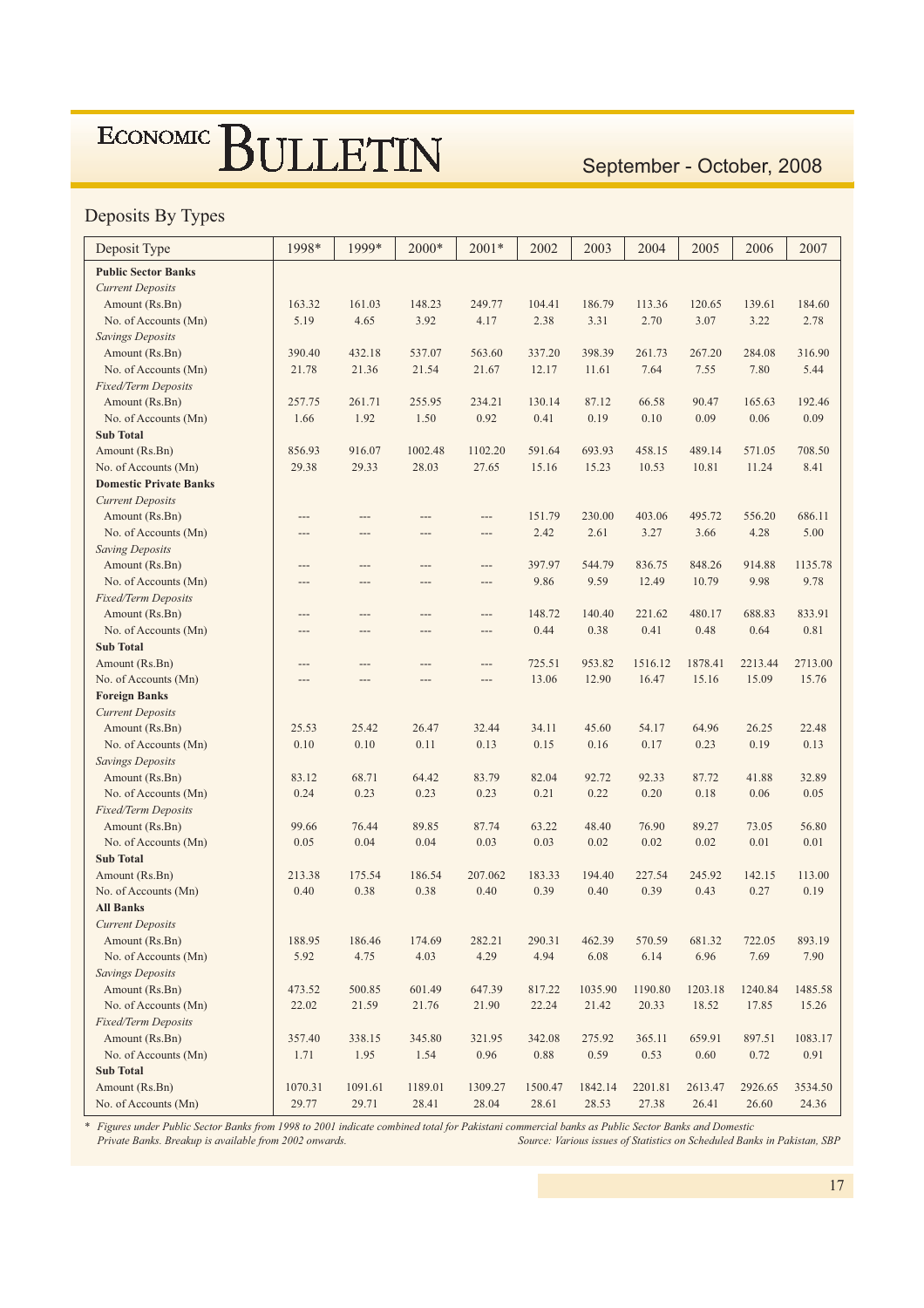### September - October, 2008

### Type of Deposits & Rate of Return\*

| Deposit Type                                  | Unit          | 1998                     | 1999                     | 2000                         | 2001                     | 2002              | 2003                | 2004              | 2005              | 2006              | 2007                     |
|-----------------------------------------------|---------------|--------------------------|--------------------------|------------------------------|--------------------------|-------------------|---------------------|-------------------|-------------------|-------------------|--------------------------|
| <b>Current Deposits</b>                       | Rs. Bn        | 188.85<br>$(-12.0)$      | 186.46<br>$(-1.27)$      | 174.69<br>$(-6.31)$          | 282.21<br>(61.5)         | 290.31<br>(2.9)   | 462.39<br>(59.3)    | 570.59<br>(23.4)  | 681.32<br>(19.4)  | 722.05<br>(6.0)   | 893.19<br>(23.7)         |
| No. of Accounts                               | Thousand      | 5293                     | 4750                     | 4028                         | 4291                     | 4941              | 6076                | 6139              | 6960              | 7689              | 7904                     |
| Deposit per Account                           | Rs.000        | 35.68                    | 39.25                    | 43.37                        | 65.78                    | 58.75             | 76.10               | 92.95             | 97.89             | 93.91             | 113.01                   |
| Weighted Average Rate of Return               | $%$ per annum | $\overline{\phantom{a}}$ | $\overline{\phantom{a}}$ | $\qquad \qquad \blacksquare$ | $\overline{\phantom{a}}$ |                   |                     |                   |                   |                   | $\overline{\phantom{a}}$ |
| <b>Savings Deposits</b>                       | Rs. Bn        | 473.52<br>(16.9)         | 500.85<br>(5.8)          | 601.49<br>(20.1)             | 647.39<br>(7.6)          | 817.22<br>(26.2)  | 1035.89<br>(26.8)   | 1190.80<br>(15.0) | 1203.18<br>(1.04) | 1240.84<br>(3.13) | 1485.58<br>(19.7)        |
| No. of Accounts                               | Thousand      | 22021                    | 21591                    | 21763                        | 21898                    | 22243             | 21416               | 20327             | 18517             | 17845             | 15263                    |
| Deposit per Account                           | Rs.000        | 21.50                    | 23.20                    | 27.64                        | 29.56                    | 36.74             | 48.37               | 58.58             | 64.98             | 69.54             | 97.33                    |
| Weighted Average Rate of Return               | $%$ per annum | 7.36                     | 6.25                     | 5.56                         | 4.55                     | 3.48              | 1.33                | 0.93              | 1.66              | 1.92              | 2.07                     |
| Fixed/Term Deposits                           | Rs. Bn        | 357.40<br>(10.9)         | 338.15<br>(8.6)          | 345.80<br>(2.26)             | 321.95<br>$(-6.9)$       | 342.08<br>(6.25)  | 275.92<br>$(-19.3)$ | 365.11<br>(32.3)  | 659.91<br>(80.7)  | 897.51<br>(36.0)  | 1083.17<br>(20.7)        |
| No. of Accounts                               | Thousand      | 1708                     | 1950                     | 1536                         | 956                      | 881               | 587                 | 527               | 599               | 716               | 907                      |
| Deposit per Account                           | Rs.000        | 209.29                   | 173.41                   | 225.10                       | 336.64                   | 388.44            | 469.89              | 692.67            | 1102.11           | 1253.15           | 1194.02                  |
| Weighted Average Rate of Return               | $%$ per annum | 10.21                    | 9.02                     | 8.27                         | 8.05                     | 6.15              | 2.53                | 2.75              | 4.92              | 5.95              | 6.25                     |
| a) 6 months & over but<br>less than 12 months | Rs. Bn        | 37.98<br>$(-8.3)$        | 32.34<br>$(-14.86)$      | 42.14<br>(30.28)             | 31.35<br>$(-25.6)$       | 39.22<br>(25.09)  | 33.06<br>$(-15.7)$  | 51.44<br>(55.6)   | 103.46<br>(101.3) | 141.06<br>(36.3)  | 178.09<br>(26.3)         |
|                                               |               |                          |                          |                              |                          | 75                | 44                  | 34                |                   |                   |                          |
| No. of Accounts                               | Thousand      | 160                      | 170                      | 137                          | 97                       |                   |                     |                   | 69                | 89                | 63                       |
| Deposit per Account                           | Rs.000        | 237.62                   | 190.28                   | 307.92                       | 323.39                   | 525.41            | 759.38              | 1530.86           | 1501.46           | 1580.95           | 2811.91                  |
| Weighted Average Rate of Return               | $%$ per annum | 9.15                     | 8.73                     | 7.55                         | 7.44                     | 5.53              | 2.44                | 2.63              | 4.78              | 5.88              | 5.87                     |
| b) 12 months & over but<br>less than 2 years  | Rs. Bn        | 49.62<br>$(-9.4)$        | 47.96<br>$(-3.34)$       | 37.66<br>$(-21.5)$           | 43.39<br>(15.2)          | 50.09<br>(15.5)   | 37.51<br>$(-25.1)$  | 51.48<br>(37.2)   | 98.28<br>(90.9)   | 160.71<br>(63.5)  | 233.36<br>(45.2)         |
| No. of Accounts                               | Thousand      | 202.46                   | 235                      | 166                          | 107                      | 89                | 80                  | 57                | 80                | 110               | 311                      |
| Deposit per Account                           | Rs.000        | 245.10                   | 204.46                   | 227.29                       | 405.64                   | 559.77            | 467.22              | 906.07            | 1232.22           | 1462.15           | 749.59                   |
| Weighted Average Rate of Return               | $%$ per annum | 9.03                     | 8.45                     | 8.24                         | 8.26                     | 5.89              | 2.64                | 2.73              | 5.75              | 5.95              | 6.85                     |
| c) 5 years & over                             | Rs. Bn        | 78.22<br>(10.6)          | 90.64<br>(15.88)         | 86.31<br>$(-4.8)$            | 84.35<br>$(-2.3)$        | 91.65<br>(8.6)    | 63.68<br>$(-30.6)$  | 66.27<br>(0.9)    | 64.77<br>(0.7)    | 109.45<br>(68.9)  | 90.92<br>$(-17.0)$       |
| No. of Accounts                               | Thousand      | 547                      | 693                      | 552                          | 400                      | 308               | 190                 | 191               | 164               | 138               | 191                      |
| Deposit per Account                           | Rs.000        | 143.02                   | 130.78                   | 156.38                       | 210.68                   | 297.48            | 334.37              | 336.30            | 395.16            | 792.13            | 474.99                   |
| Weighted Average Rate of Return               | $%$ per annum | 13.80                    | 11.21                    | 10.03                        | 9.43                     | 7.66              | 3.43                | 3.57              | 4.96              | 6.01              | 7.16                     |
| <b>Total Deposits</b>                         | Rs. Bn        | 1070.31<br>(7.4)         | 1091.61<br>(1.99)        | 1189.01<br>(8.9)             | 1309.27<br>(10.1)        | 1500.47<br>(14.6) | 1842.14<br>(22.7)   | 2201.81<br>(19.5) | 2613.47<br>(18.6) | 2926.65<br>(11.9) | 3534.50<br>(20.8)        |
| No. of Accounts                               | Thousand      | 29772                    | 29711                    | 28409                        | 28044                    | 28607             | 28525               | 27383             | 26406             | 26596             | 24355                    |
| Deposit per Account                           | <b>Rs.000</b> | 35.95                    | 36.74                    | 41.85                        | 46.69                    | 52.45             | 64.58               | 80.41             | 98.97             | 110.04            | 145.13                   |

Figures in bracket are annual % change

Source: Various issues of Statistics of Scheduled Banks in Pakistan, SBP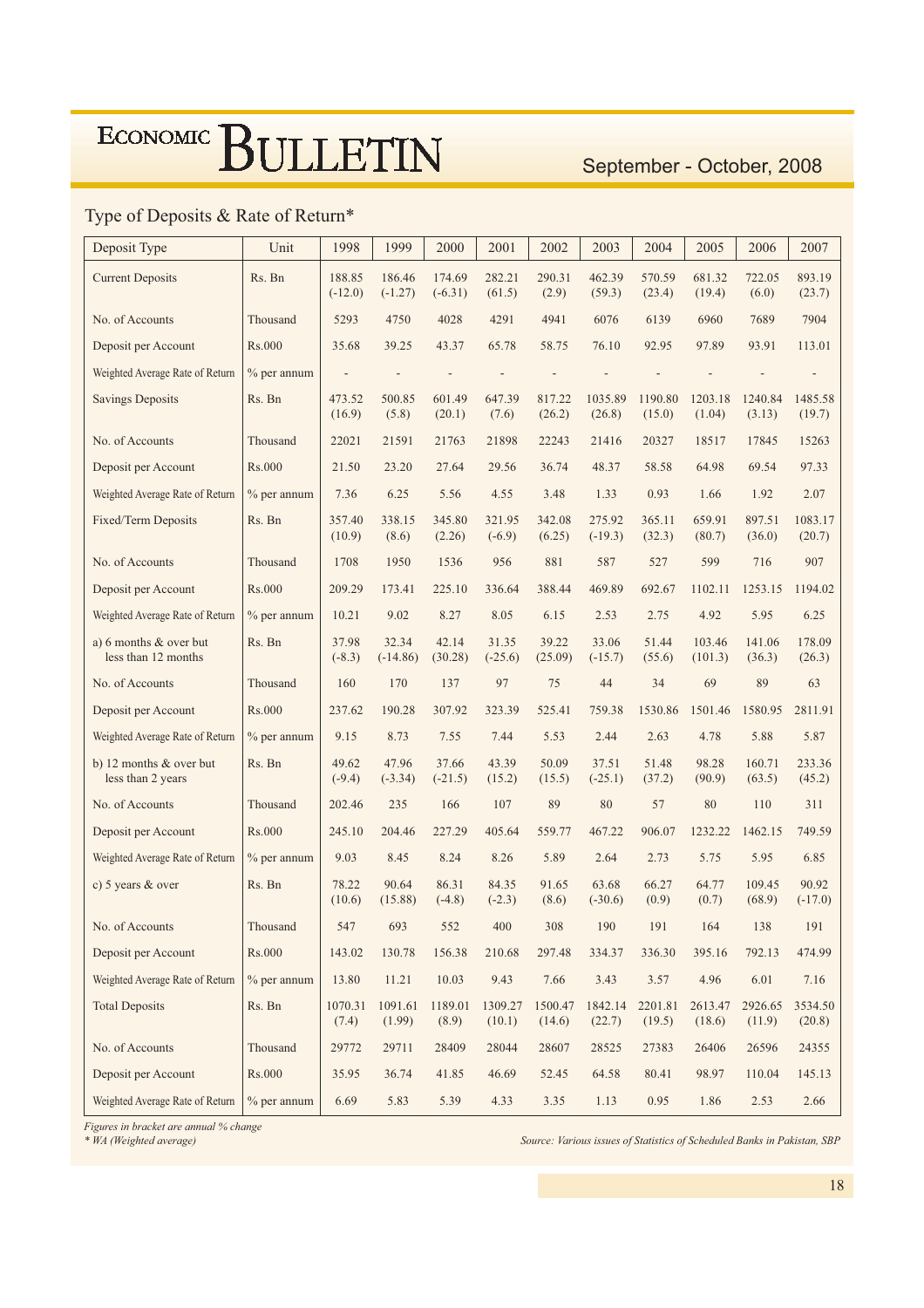### **Market Analysis**

Support

woes

continue

#### **Market Review**

The market remained dull and lackluster since August 27 due to the flooring of stock prices, as it has caused volumes to shrink dramatically making it hard for most investors to exit. This has limited the investor reaction to such significant events such as the meltdown of the financial sector in the USA and UK, bombing of the Marriott hotel in Islamabad on September 20 and recent quarterly financial results. The KSE-100 Index during the twomonth period of September and October 2008 shed 25 points to close at 9,182 on October 31, 2008. The average daily turnover during the period under review was only 7.05m shares traded.

KSE-100 Index (September-October 2008)



There was no trading activity in the first week of the month due to the Eid-ul-Fitr holidays. However, domestic economic and security issues dominated the news flow as well as the global financial meltdown witnessed in the western countries such as the USA and Europe. There was a vigorous debate among the stakeholders regarding the continuation of the floor in the KSE. The broker community was in favor of continuing the floor while nonbroker stakeholders including the newly appointed Advisor to the Prime Minister on Finance, Mr. Shaukat Tarin were not. In the end, it was decided that the floor on the exchange would be lifted from October 27, which led to further inactivity in the bourses as participants took a wait-and-see approach. On October 22, the government decided to establish a support fund of PKR 20bn that

Continua-

tion of the

floor at

**KSE** 

would be utilized to prop up 7 stocks of stateowned companies (OGDC, PPL, PSO, SNGPL, SSGC, Kapco and NBP). In addition, the government has given PKR 30bn guarantee to foreign investors, who would avail put options on the 7 state-owned entities. NIT fund set up would manage both mechanisms. However,

a few days before the floor was scheduled to be lifted, the KSE Board of Directors decided not to due to concerns expressed by the brokers regarding the mechanics of the put option and finalization of government funds of PKR 20bn.

The developments on the domestic economic front have been negative during the month under review. On October 6, the Standard & Poor's Rating Service downgrade Pakistan's long-term foreign currency sovereign credit Economic rating from 'B' to 'CCC+.' During 1QFY09 (July to September 2008), the banking system was experiencing an acute liquidity crunch due to the deteriorating economic conditions and rumors circulating among the public regarding the default of specific banks leading to a mad dash to withdraw cash.

It was reported in one of the major newspapers that PKR161bn has been withdrawn from the banking system during 1QFY09 and converted into US Dollar leading to allege capital flight from the country. In order to alleviate some of the liquidity pressure, the SBP on October 8 decided to slash the cash reserve requirement (CRR) on deposits up to 1 year by 200bps in **SBP** takes two phases, 100bps on October 11 and another measures 100bps on November 11, which would free up around PKR 60bn in liquidity for the banks. On October 17, the central bank further cut the CRR by 200bps and exempted the time deposits of 1 year and above from Statutory Liquidity Requirement (SLR) with immediate effect. The total boost in liquidity to the banking system from all these measures would be roughly PKR 240bn.

> The main economic threats continue to be. rising inflation and the widening balance of payments deficit. During 1QFY09, the CPI inflation war recorded at 24.52% as compared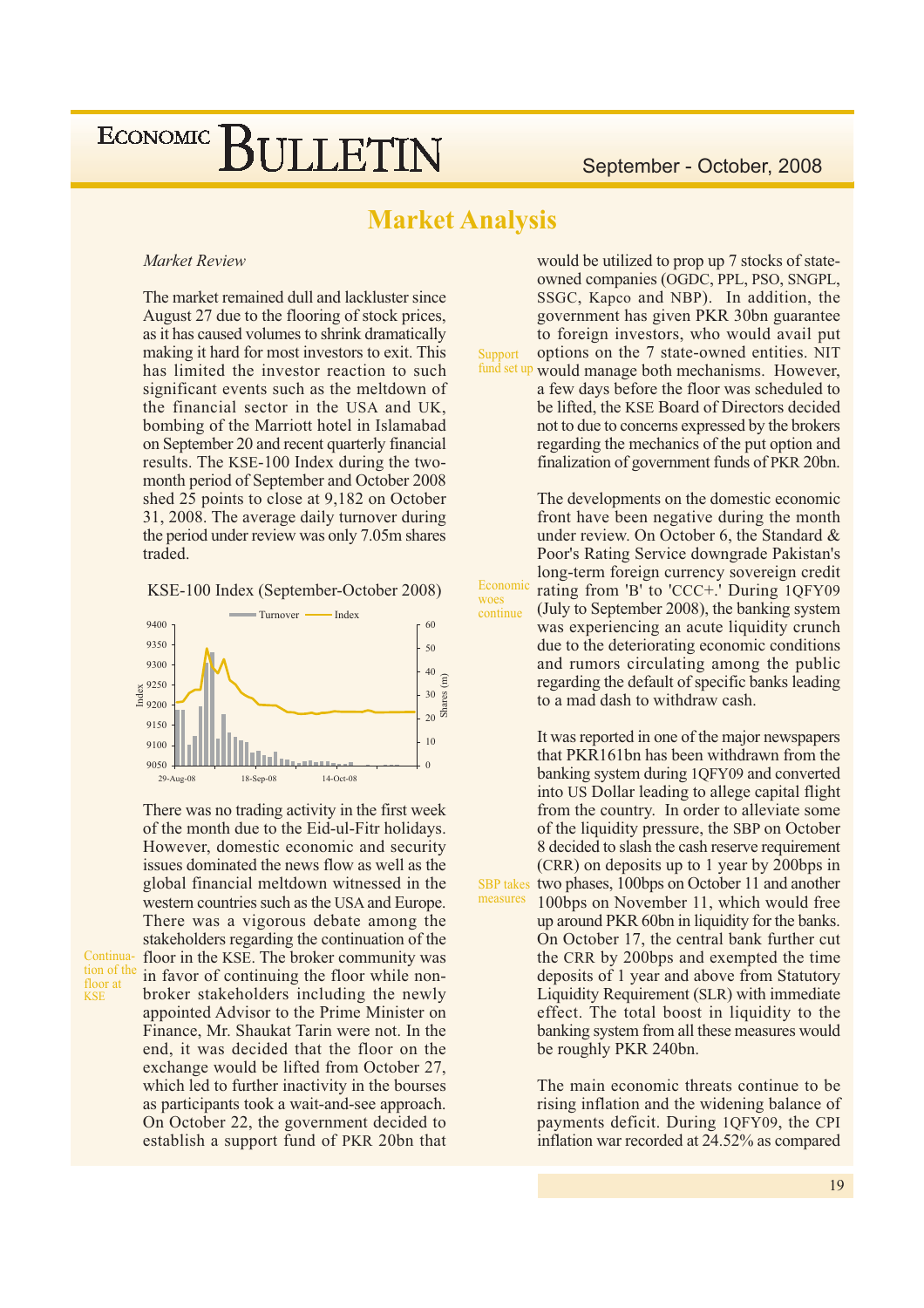to 7.07% for the same period last year on the back of higher commodity prices. However, the core inflation (as measured by non-food and non-energy core inflation) remains on the high side at 17.8% during September 2008 as against 6.1% during the corresponding period last year. This indicates that the tight monetary policy would remain unchanged, but there might not be a further hike in the policy rate because of the current liquidity crunch in the banking system.

The balance of payments situation remains precarious during 1QFY09 as the current account deficit surged by 74% YoY to US\$ 3.95bn because of slow foreign inflows and rising imports. The trade deficit during the quarter was US\$ 5.55bn, a jump of 53% from 1QFY08. The overall balance of payments deficit comes to US\$ 3.33bn as against a deficit of US\$ 129m during 1QFY08. One of the few positive developments in the external accounts has been the reported increase in workers' remittances of 25% Yo Y to US\$ 1.88bn during 10FY09. The widening external account deficit has led to a deterioration in the overall forex reserves, which has dropped below US\$ 7bn from around US\$ 11bn at the end of June 2008. This quick depletion in forex reserves has become an emergency case for the government.

The GoP formed the 'Friends of Pakistan' group last month while President Zardari was visiting the United Nations in New York. It was hoped that some relief in terms of cash or procurement of oil on deferred payment basis might be offered. This group is expected to meet on November 17 in the UAE, but there might not be any assistance given in hard cash if the recent statements of US Assistant Secretary of State for South Asia are to be believed. Also, President Zardari's recent visit to China did not produce any aid in terms of hard cash, but assistance in the form of investment. It appears that Pakistan is being

#### September - October, 2008

forced to approach the IMF and informal discussions have begun in Dubai to seek a bailout package of around US\$ 8-10bn for balance of payment support and to stabilize the economy. Recent news reports indicate that there is an informal understanding between the IMF and Pakistan teams on a US\$9.6bn Standby Arrangement (SBA) facility for a 2vear period.

The Pakistan market PE at 6.62x is trading at a 25% discount to the regional average of 8.78x. The regional average has dropped slightly from last month when it was 9.25x. Based on both PEx and PEG, Indonesia is the most attractive market in the region. Our estimate for sustainable market PEx is around 6.07x, which suggests that the market could slump further and thus, leading to a NEGATIVE stance for the immediate term.

Regional

Valuation

Looking

Ahead

#### **Regional Valuation Comparison**

|             | 2009F      | 2009F              | 2009F     |
|-------------|------------|--------------------|-----------|
| Country     | <b>PEx</b> | EPS Growth $(\% )$ | PE/Growth |
| China       | 9.80       | 16.96              | 0.58      |
| Hong Kong   | 8.80       | 12.66              | 0.70      |
| India       | 8.67       | 22.11              | 0.39      |
| Indonesia   | 6.65       | 35.43              | 0.19      |
| Malaysia    | 9.75       | 6.37               | 1.53      |
| Pakistan    | 6.62       | 19.56              | 0.34      |
| Philippines | 9.66       | 13.34              | 0.72      |
| Singapore   | 8.45       | 10.26              | 0.82      |
| South Korea | 9.00       | 16.06              | 0.56      |
| Taiwan      | 10.52      | 11.22              | 0.94      |
| Thailand    | 6.47       | 5.65               | 1.15      |
|             |            |                    |           |

Source: Thomson One Analytics, Date: October 28, 2008

The two main events to watch out for during November would be the approval of the IMF assistance and the lifting of the floor at the KSE. However, the IMF package will only give some respite to the economic managers, but it is important that an economic plan is developed to stabilize and revitalize the country for the long run in order to boost investor confidence.

(Contributed by Taurus Securities Ltd. a subsidiary of National Bank of Pakistan)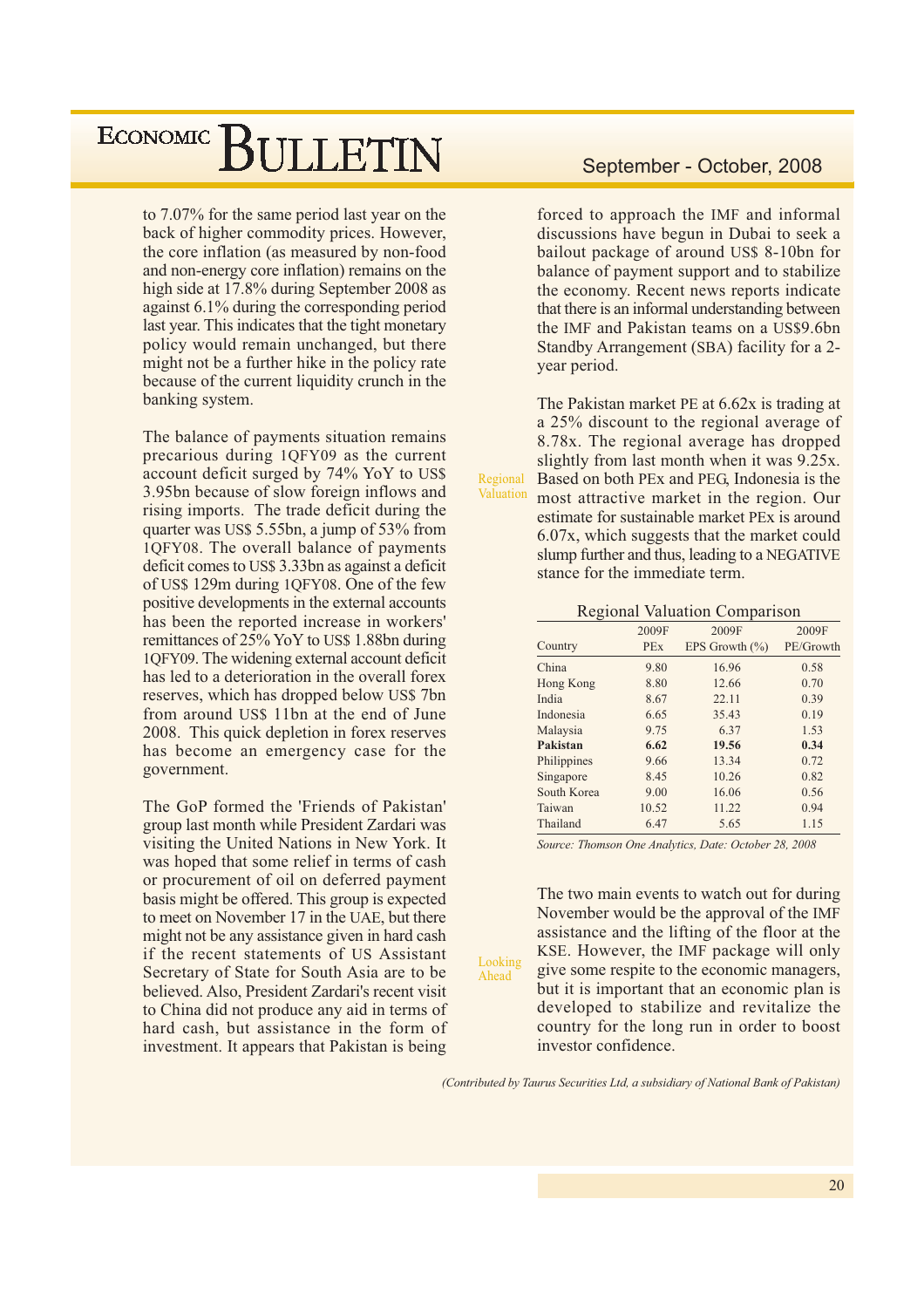### **ECONOMIC** F1

September - October, 2008



#### **Pakistan's External Sector, Debts and Interest Rate**

21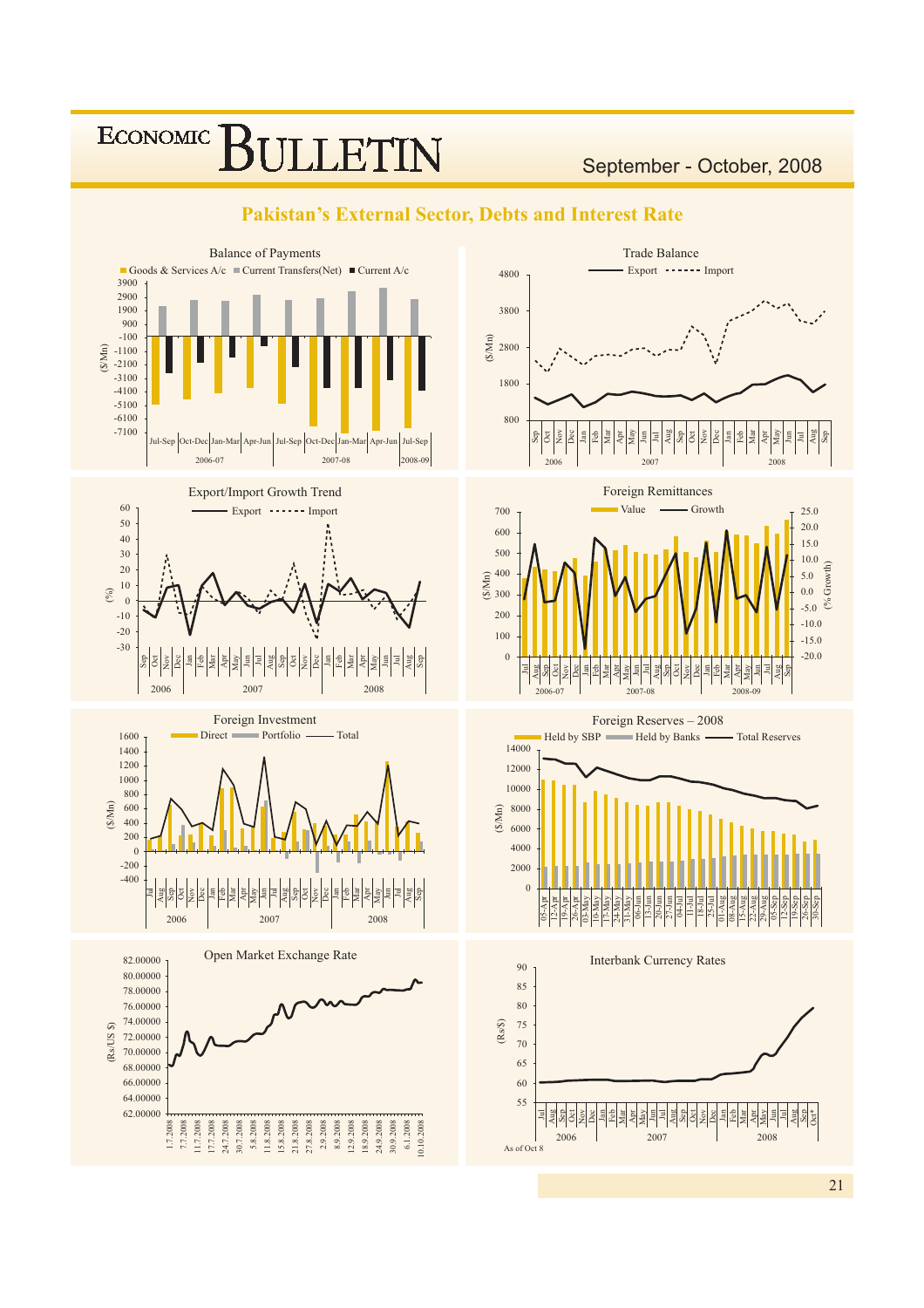### ECONOMIC **FTIN**

### September - October, 2008















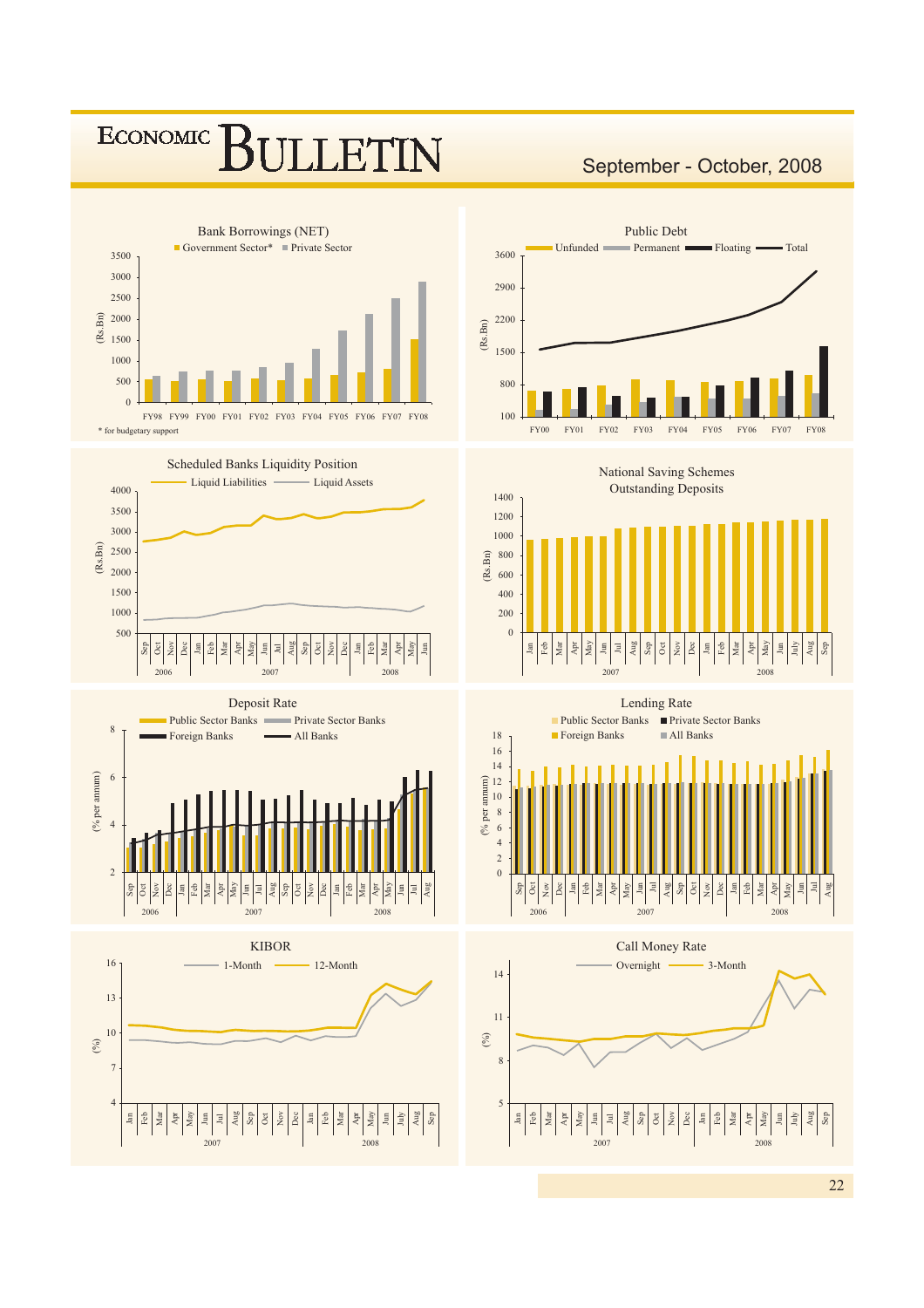September - October, 2008

#### $2001 - 02$ Unit  $2000 - 01$  $2002 - 03$ 2003-04 2004-05 2005-06 2006-07 2007-08 **Key Indicators Output and Prices GNP** Size \$ bn 65.5 74.5 87.1 99.6  $111.1$ 129.1 146.6 171.3 **GDP** Size \$ bn 66.4 74.1 84.5 97.4 108.9 126.6 143.9 167.5  $\sqrt{\frac{1}{2}}$ Income Per Capita 507 509 586 669 733 836 926 1064 Real Growth  $(\%)$ **GNP**  $7<sup>5</sup>$ 2.0  $5.1$ 6.4 87 5.6 6.7 6.1 **GDP**  $2.0$  $3.1$  $4.7$  $7.5$  $9.0$ 5.8 5.8 6.8 Agriculture  $-2.2$  $0.1$  $4.1$  $2.4$ 6.5 6.3  $3.7$  $1.5$ Manufacturing 9.3  $4.5$ 6.9 14.0 15.5 8.7 8.2  $5.4$ Services Sector  $3.1$ 4.8  $52$ 5.8 8.5  $6.5$ 7.6 8.2 Prices **Consumer Price Inflation**  $(^{0}_{0})$  $4.4$  $3.5$  $3.1$  $4.6$ 9.3 7.9 7.8 12.0 Wholesale Price Inflation 6.2  $2.1$ 5.6 7.9 6.8  $10.1$ 6.9 16.4  $(\%)$ Food Inflation  $(\%)$ 3.6  $2.4$ 2.9 6.0 12.5 6.9  $10.3$ 17.6 Non Food Inflation  $5<sub>1</sub>$  $43$  $3.2$  $3.6$  $71$  $7Q$  $(%)$ 86 60 Core Inflation  $4.2$  $2.0$  $2<sub>1</sub>$  $3.9$  $10.2$  $(\%)$ 8.8  $7.0$ 6.9 Gold Tezabi  $$/10$  grams 84.6 97.6 110.5 126.6 137.6 171.4 208.2 266.9 Motor Gasoline Premium  $Rs/Ltr$ 32.95 33.79 30.0 31.73 40.58 54.98 56.03 86.74 Kerosene oil  $Rs/Ltr$ 17.81 21.02 21.76 25.92 32.55 35.23 18.63 58.45 Light Speed Diesel  $Rs/Ltr$ 9.51 14.25 13.89 18.66 23.27 30.57 32.57 56.58 **GDP** Deflator  $\frac{0}{0}$ 8.02 2.49  $4.42$ 7.74 7.02 10.49 7.98 13.41 **Savings and Investment National Savings**  $%$  GDP 20.8 17.5 17.8 13.9 16.5 18.6 17.9 18.2 **Domestic Savings**  $%$  GDP 17.8 18.1 17.6 15.7 15.4 16.3 16.0 11.7 **Gross Capital Formation**  $%$  GDP  $15.8$  $15<sub>5</sub>$  $153$ 15.0 17.5  $20.5$  $213$  $200$ Public % Gross Capital 5.7  $4.2$  $4.0$  $4.0$  $4.3$ 4.8 5.7 5.7 Private  $10.2$ 11.3  $113$ 10.9  $13.1$ 15.7 15.6 14.2 **Public Finance**  $%$  GDP 14.0  $14.8$  $141$  $141$  $149$  $147$ **Revenue Receipts**  $13.1$  $13.8$ Tax Revenue  $% GDP$  $10.5$  $10.7$  $11.4$ 10.8  $10.1$  $10.5$  $10.2$  $10.1$ **Total Expenditure**  $% GDP$ 18.3 16.9  $174$  $185$  $172$ 184  $20<sub>6</sub>$  $217$ **Fiscal Deficit**  $% GDP$  $4.3$  $4.3$  $3.7$  $2.3$  $3.3$  $4.3$  $4.3$  $7.4$ Domestic Debt Rs.bn 1731 1718 1854 1979 2133 2322 2601 3257 Funded % Domestic Debt 53.9 58.9 51.0 54.6 60.0 62.0 63.9 69.0 Non Funded % Domestic Debt  $41.1$  $46.1$ 49.0 45.4  $40.0$ 38.0  $36.1$ 31.0 FBR Tax Collection Rs.bn 392 404 461 521 590 713 847 1001 **Direct Taxes**  $%$  share 31.9 34.9 33.0  $31.7$ 31.0  $31.6$ 39.4 38.3 **Indirect Taxes**  $%$  share 68.1 65.1 67.0 68.3 69.0 68.4 60.6 61.7 **Monetary Sector** Net Domestic Assets (NDA)\*  $Rs.bn$ 53.4 29.2 17.7 363.5 421.4 372.9 383.7 940.4 72.7 308.9 Net Foreign Assets (NFA)\* Rs.bn 43.5 53.7  $-316.4$ 206.2 73.4 274.6